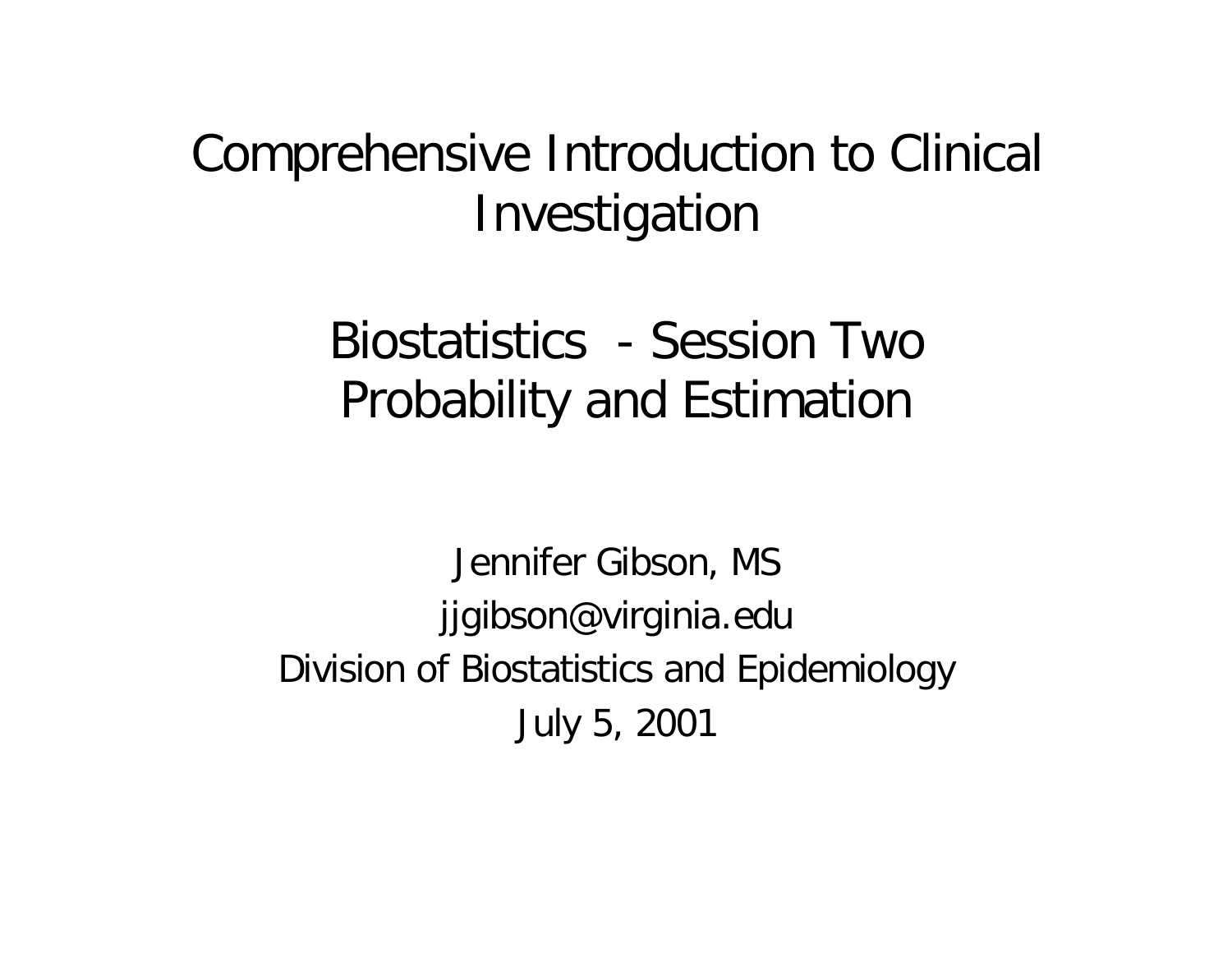Experiment

- A process which results in one and only one observation
- A process by which an observation is obtained

Outcome

– The observation resulting from an experiment

Sample space

– Collection of all possible outcomes of an experiment

Example:

- Experiment: Rolling 1 die
- Outcome: The number on the top of the die
- Sample space: All possible numbers on top of the die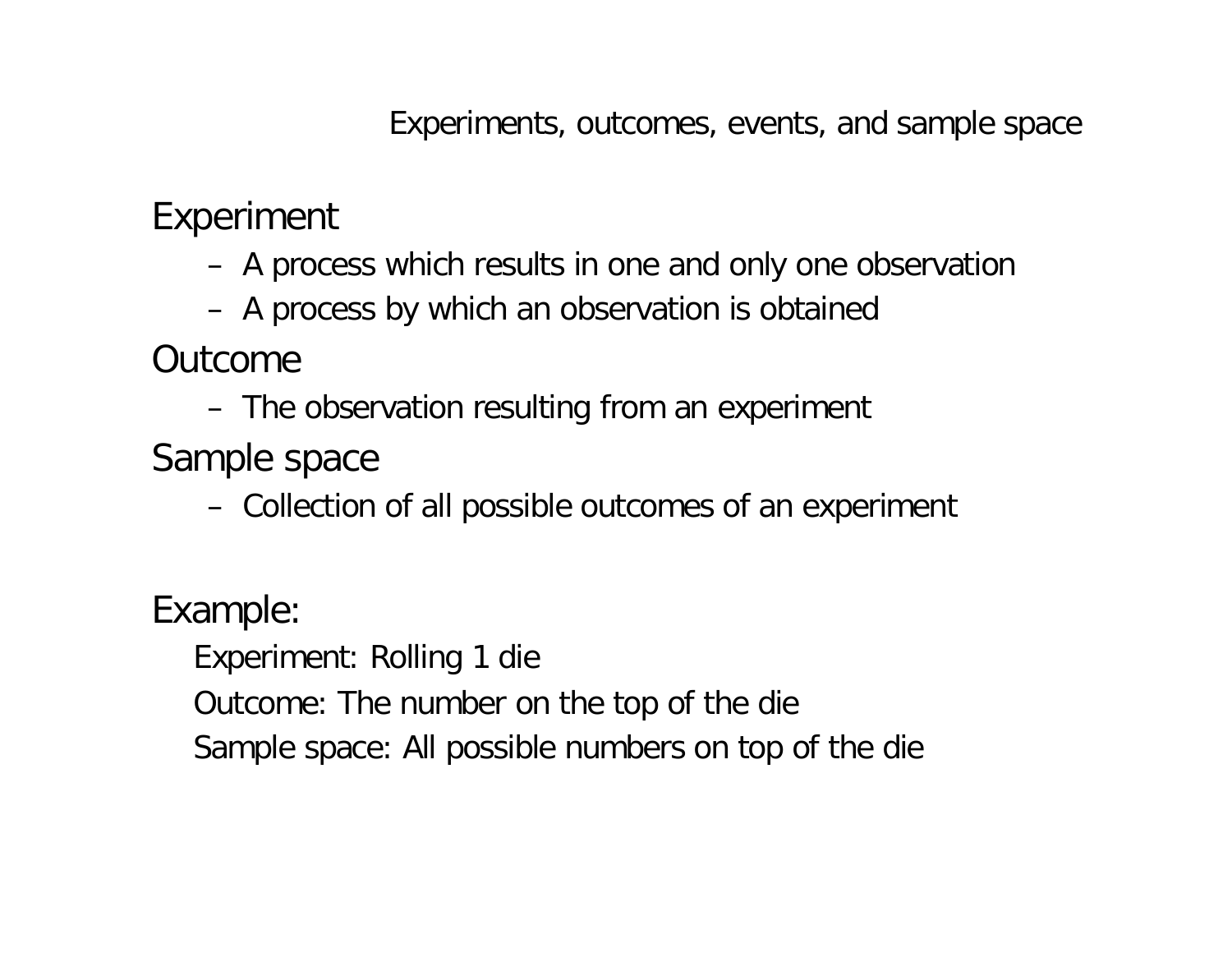Event

– Collection of one or more outcomes of an experiment

Simple event (elementary event)

– Includes one and only one outcome

Compound event

– Collection of more than one outcome

Example:

- Experiment: Rolling 1 die
- Simple event: Observing a 4
- Compound event: Rolling an even number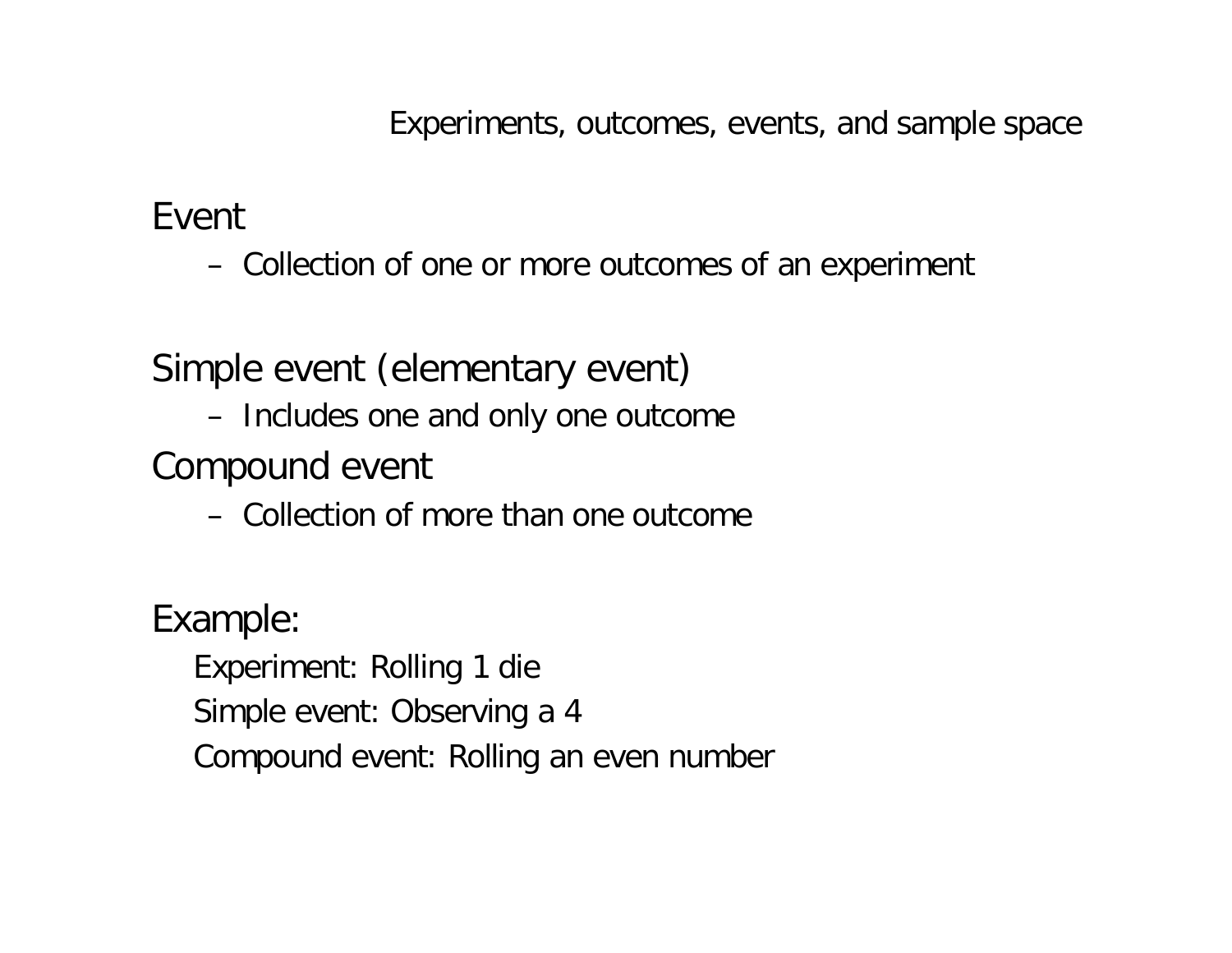# Venn diagram

– Picture representation of the sample space of an experiment and events of interest

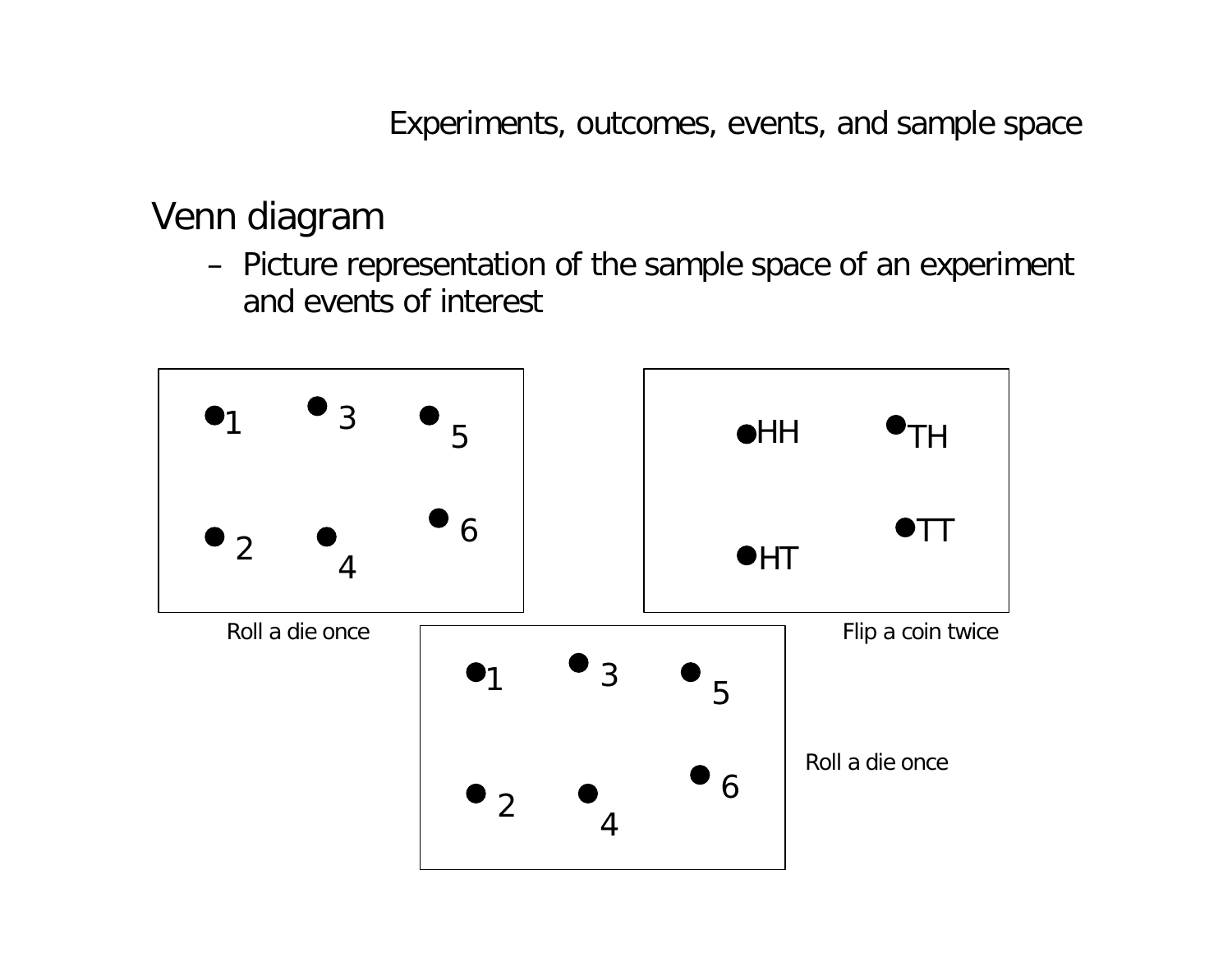# Venn diagram

– Picture representation of the sample space of an experiment and events of interest

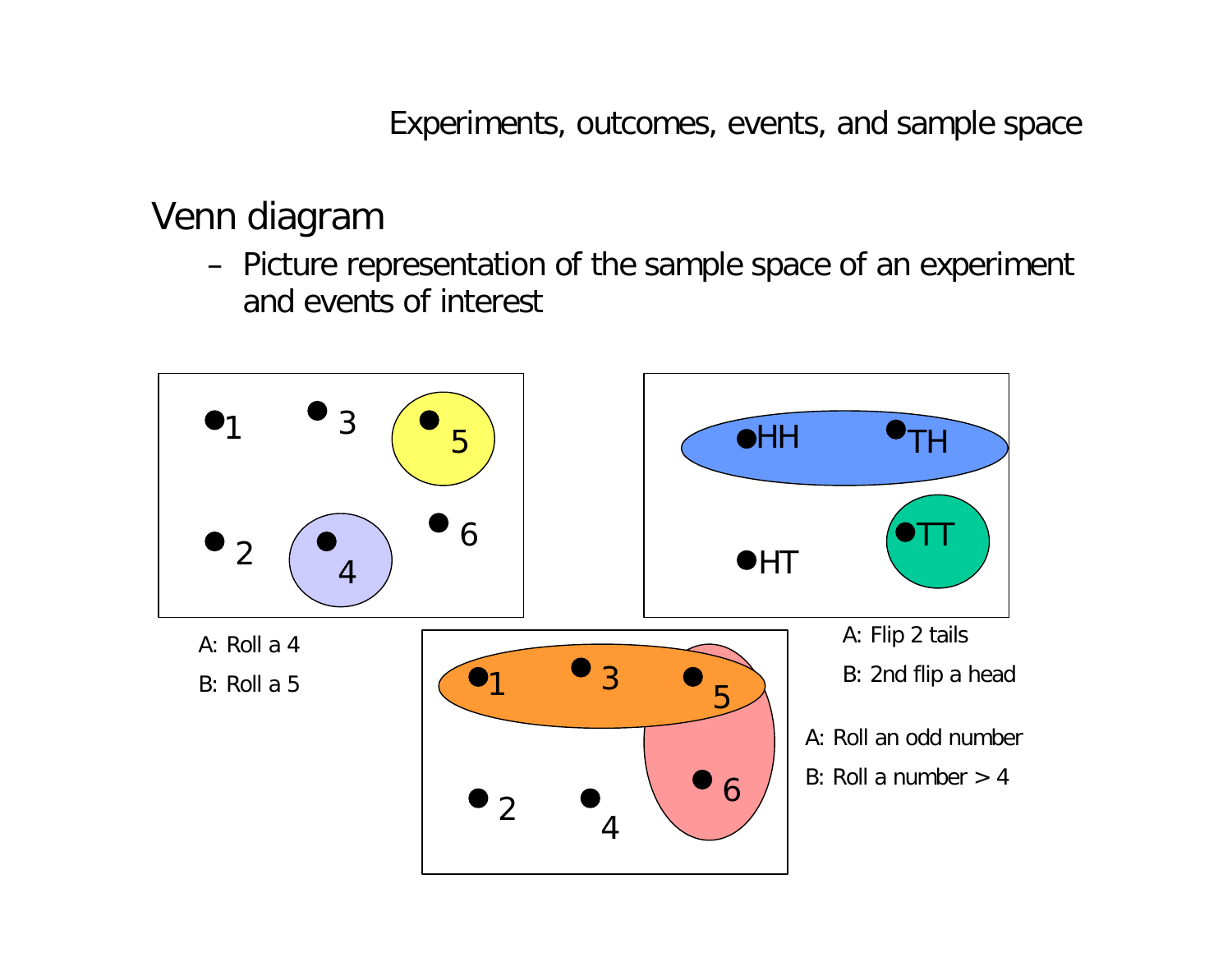Mutually exclusive events

– Events that can NOT occur at the same time

Examples:

- Rolling a 1 on a die and rolling a 6 on the same roll of the die.
- Picking all women for a committee and picking Bob to serve on that committee.

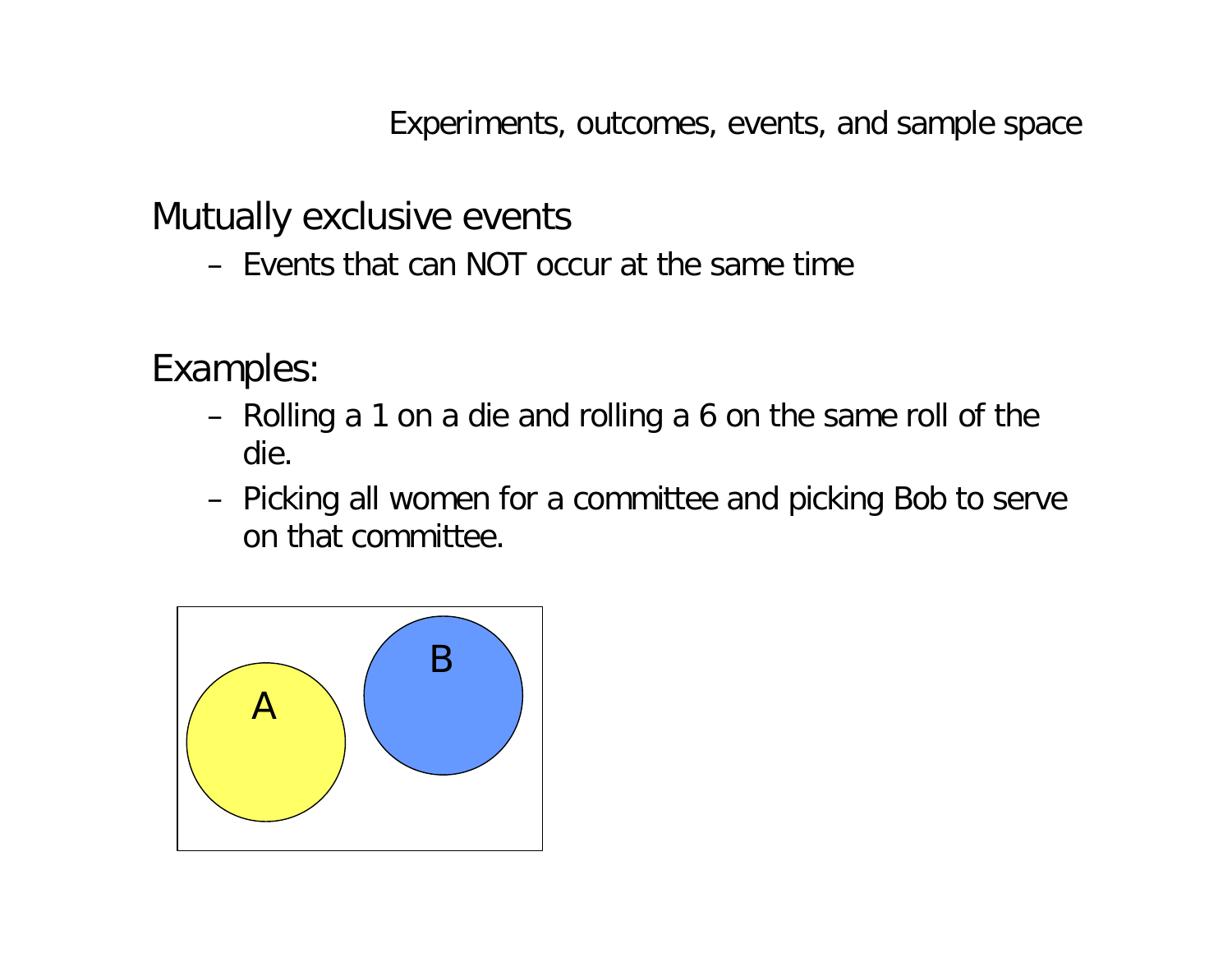Intersection of events

- The intersection of A and B represents the collection of all outcomes that are common to both A and B
- This is the idea of A AND B both happening

Union of events

– The union of two events A and B includes all outcomes that are in A or in B or in both



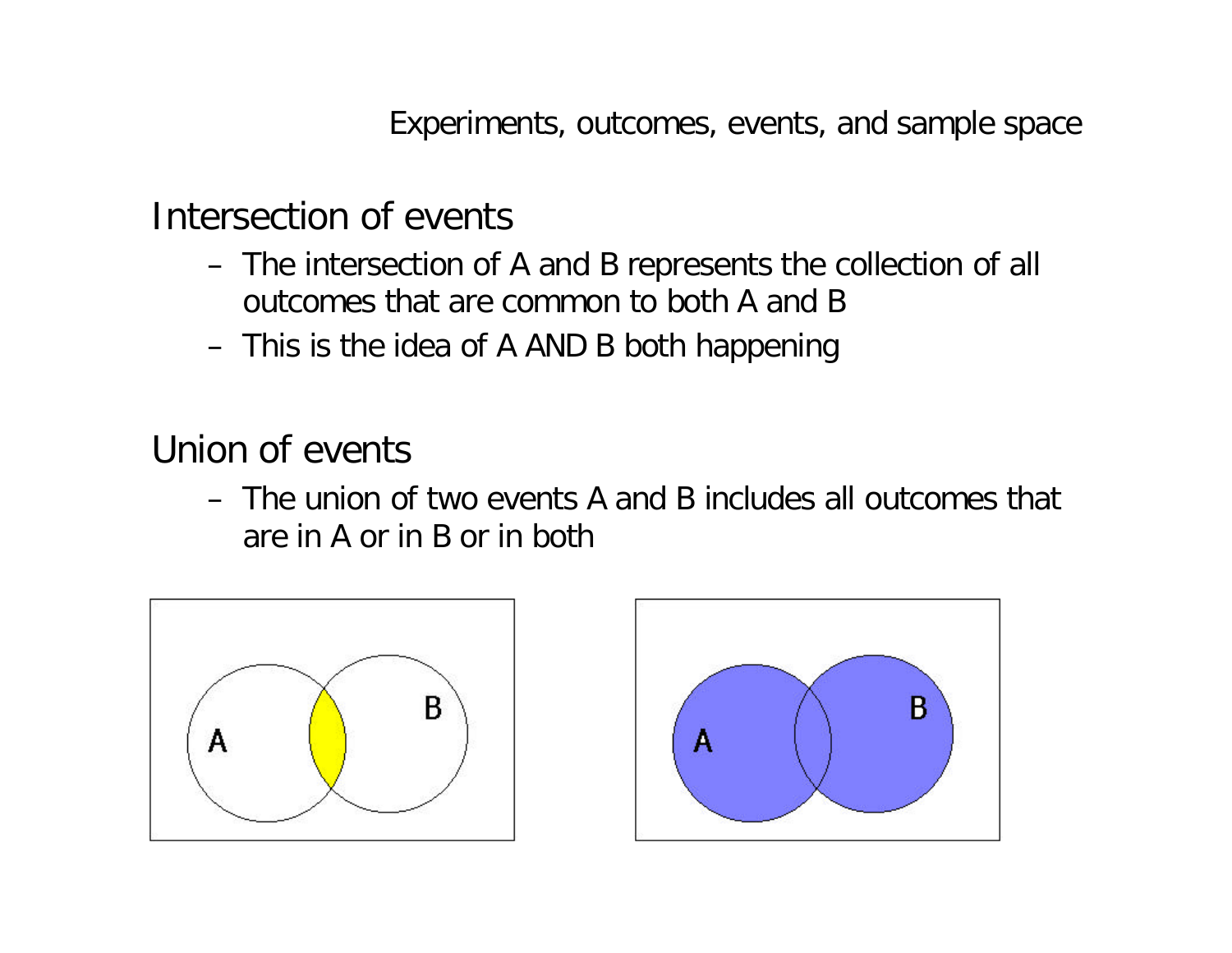Complementary events

- Two mutually exclusive events that taken together cover the sample space
- Idea of event A and everything except event A

Example:

 $-$  A: roll a 2, A $c$ : roll a 1, 3, 4, 5, or 6

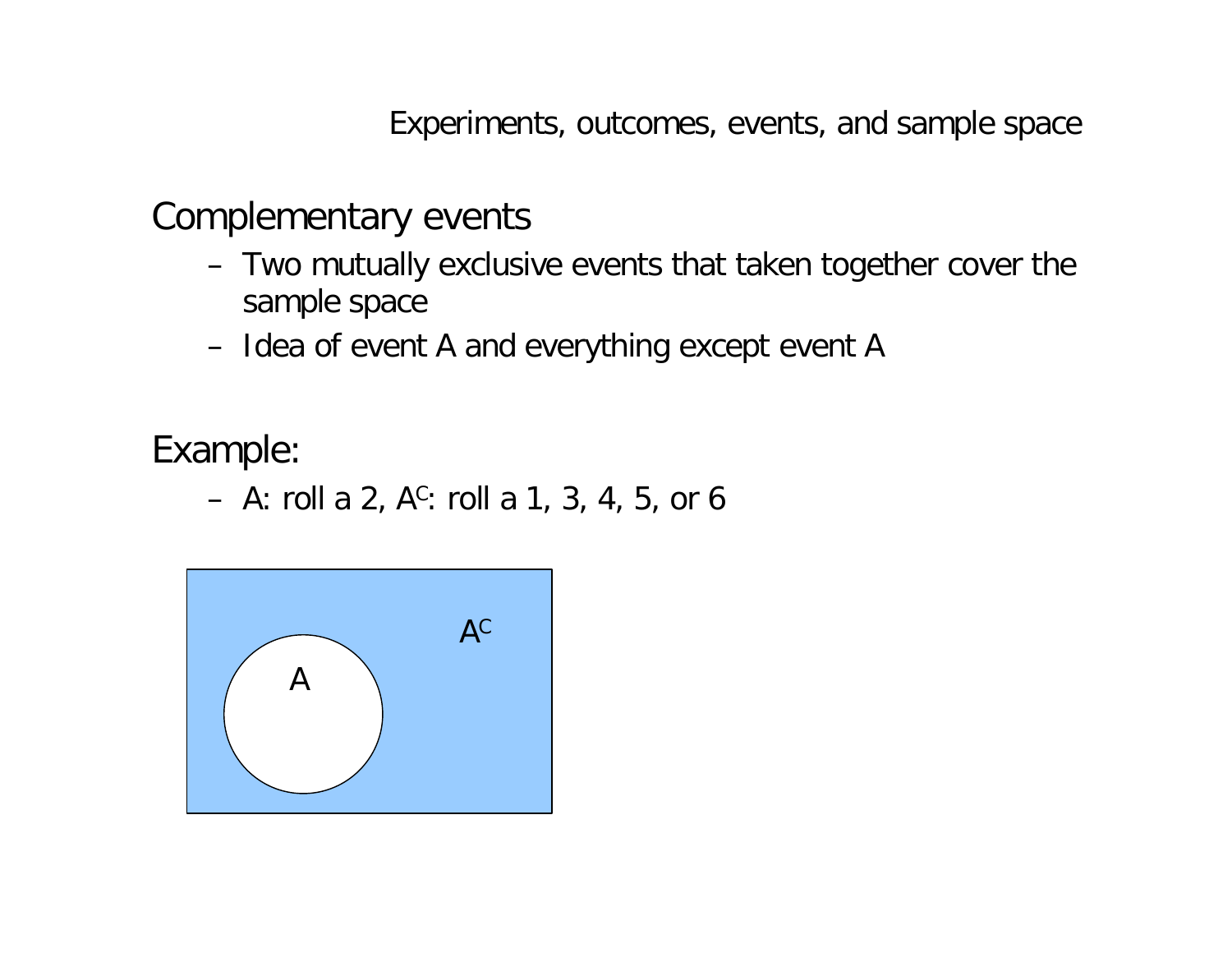# **Probability**

- Numerical measure of the likelihood of an event occurring
- Allows sample information to be used to make inference to the population
- Notation:  $P(A)$  = probability of the event A

**Properties** 

- ALWAYS lies between 0 and 1
- Probability of entire sample space for an experiment is 1
- If  $P(A)=0$ , then the event A can NEVER occur during the experiment
- $-$  If  $P(A)=1$ , then the event A will ALWAYS occur during the experiment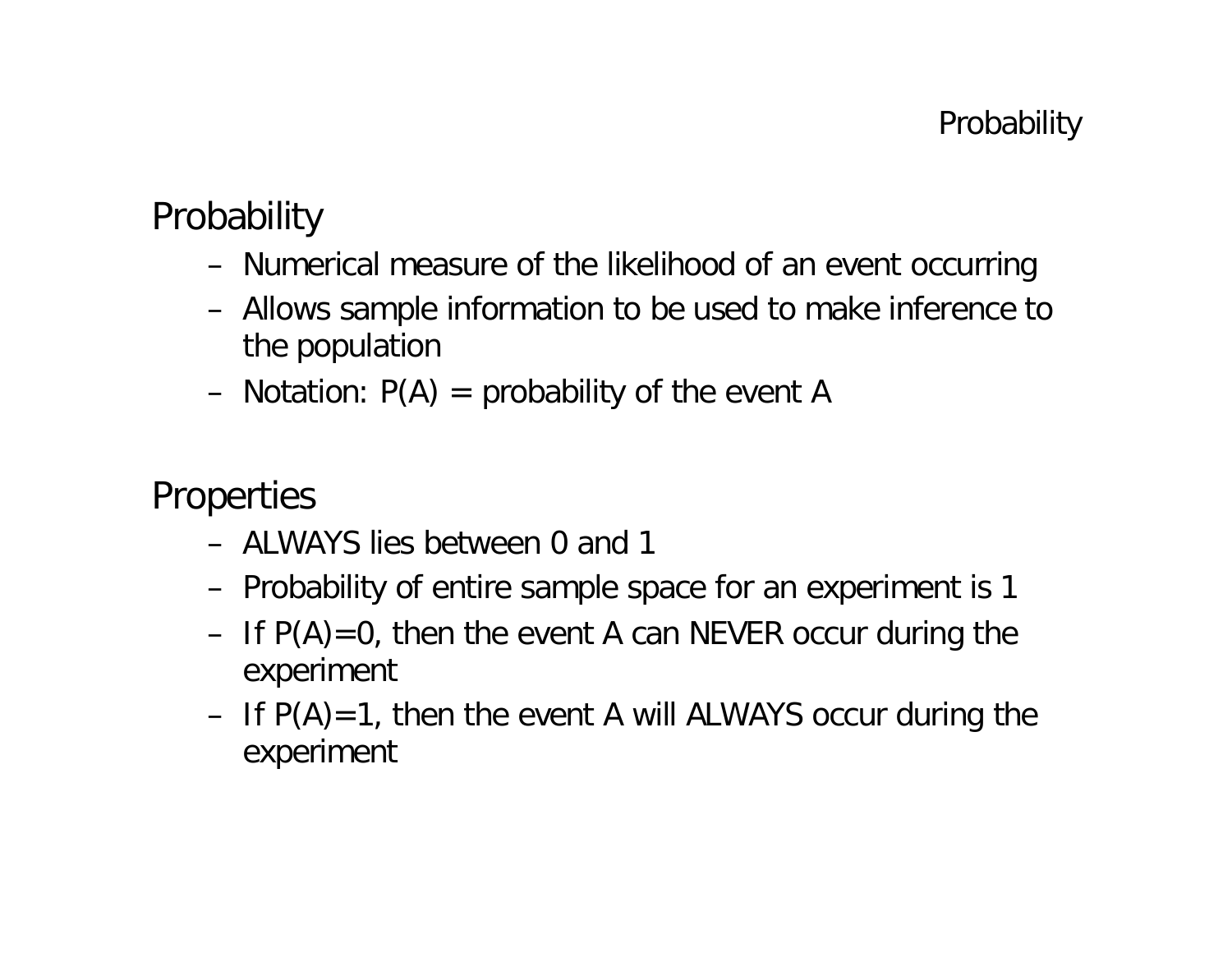Random variable

- A numerical quantity that takes on different values depending on chance
- Can be discrete or continuous
- Have a distribution consisting of all possible values the random variable can take on and the likelihood of those values occurring
- The likelihood of a value occurring is the probability of the random variable taking on that value

Examples:

- If X is a random variable representing the number of children in a household,  $P(X=3)$  is the probability of observing three children in a particular household.
- If Y is a random variable representing the number recorded from rolling a single die,  $P(Y=2)$  is the probability of rolling a 2.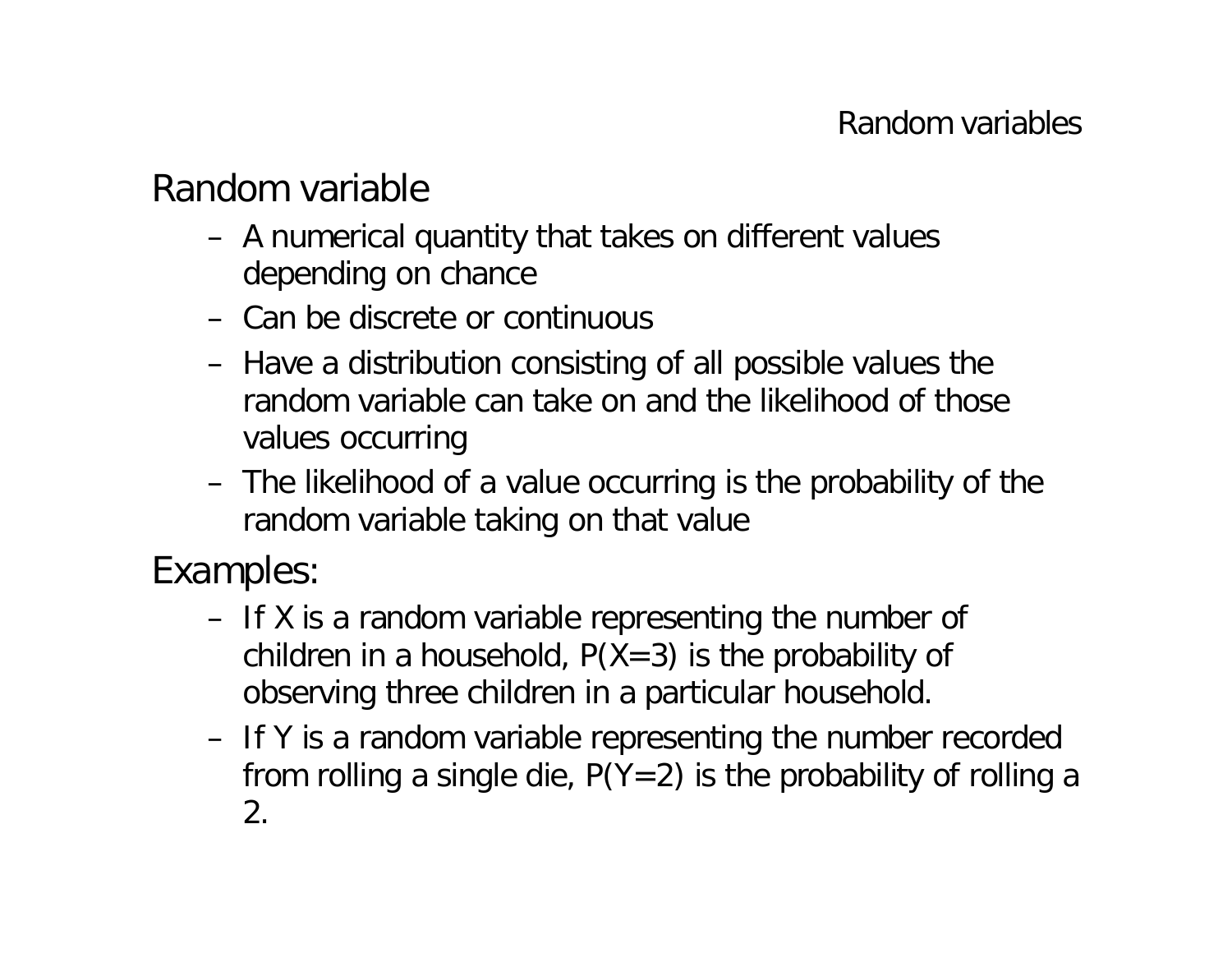Equally likely outcomes

- Two or more outcomes that have the same probability of occurring are equally likely outcomes.
- If all outcomes are equally likely, we can find the probability of an event by counting the number of outcomes that make up the event and dividing by the total number of possible outcomes.

Relative frequency concept

- You could repeat the experiment a large number of times, and then count the number of times the outcome of interest occurs, and use this to estimate the probability of the outcome.
- $P(A) = #$  times A happens / total #experiments
- This is NOT an exact probability but it is an approximation.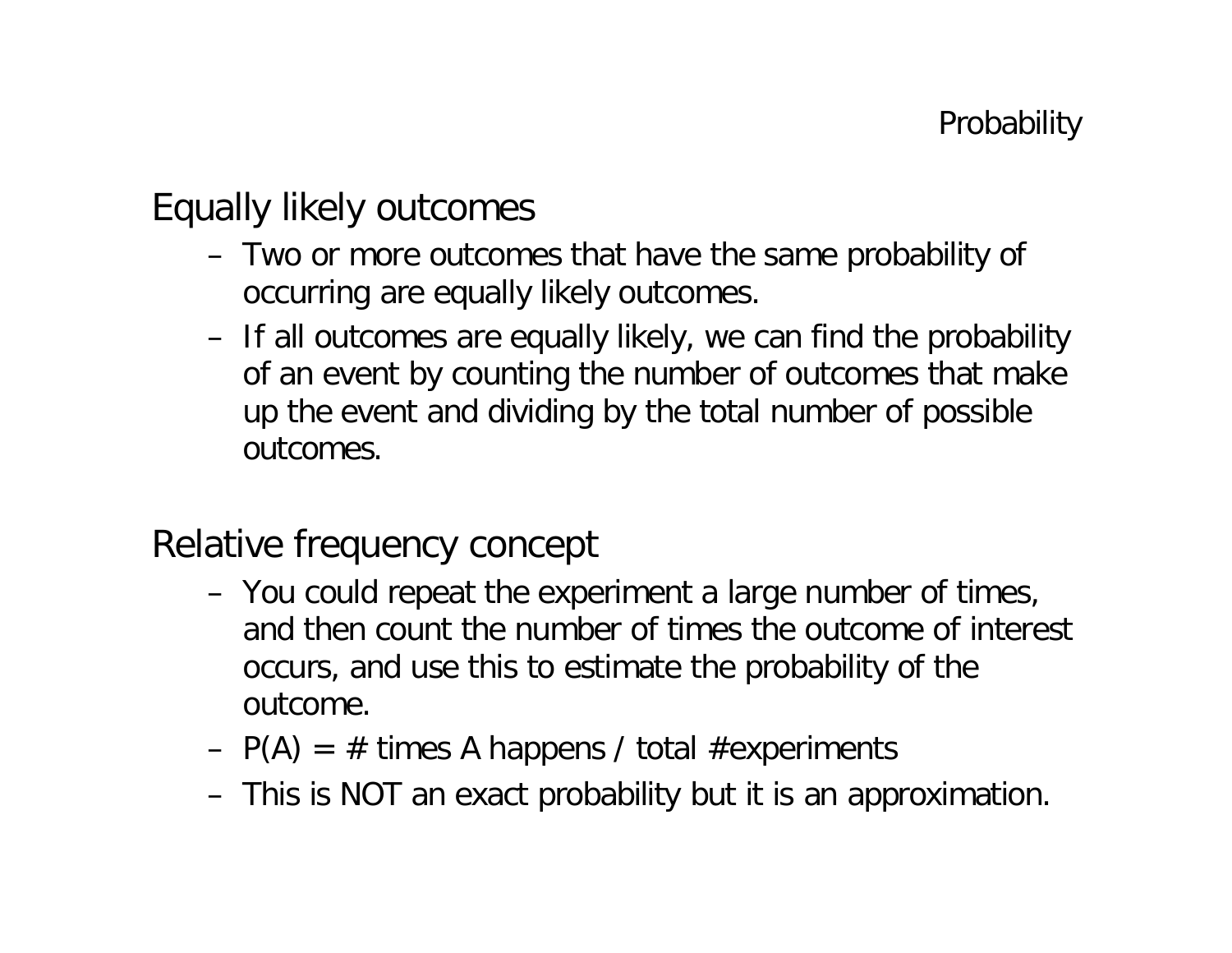## Independence

- Two events are independent if the occurrence of one of the events does not change the probability of the other event occurring
- Events can NOT be independent and mutually exclusive
- Multiplication rule:  $P(A \text{ and } B) = P(A)^*P(B)$
- If events are dependent  $P(A \text{ and } B) \neq P(A) * P(B)$

Example:

- Experiment: draw 2 balls from a jar with 3 red balls and 2 green balls Event A: first ball drawn is red Event B: second ball drawn is red
- What if the balls are not replaced between draws?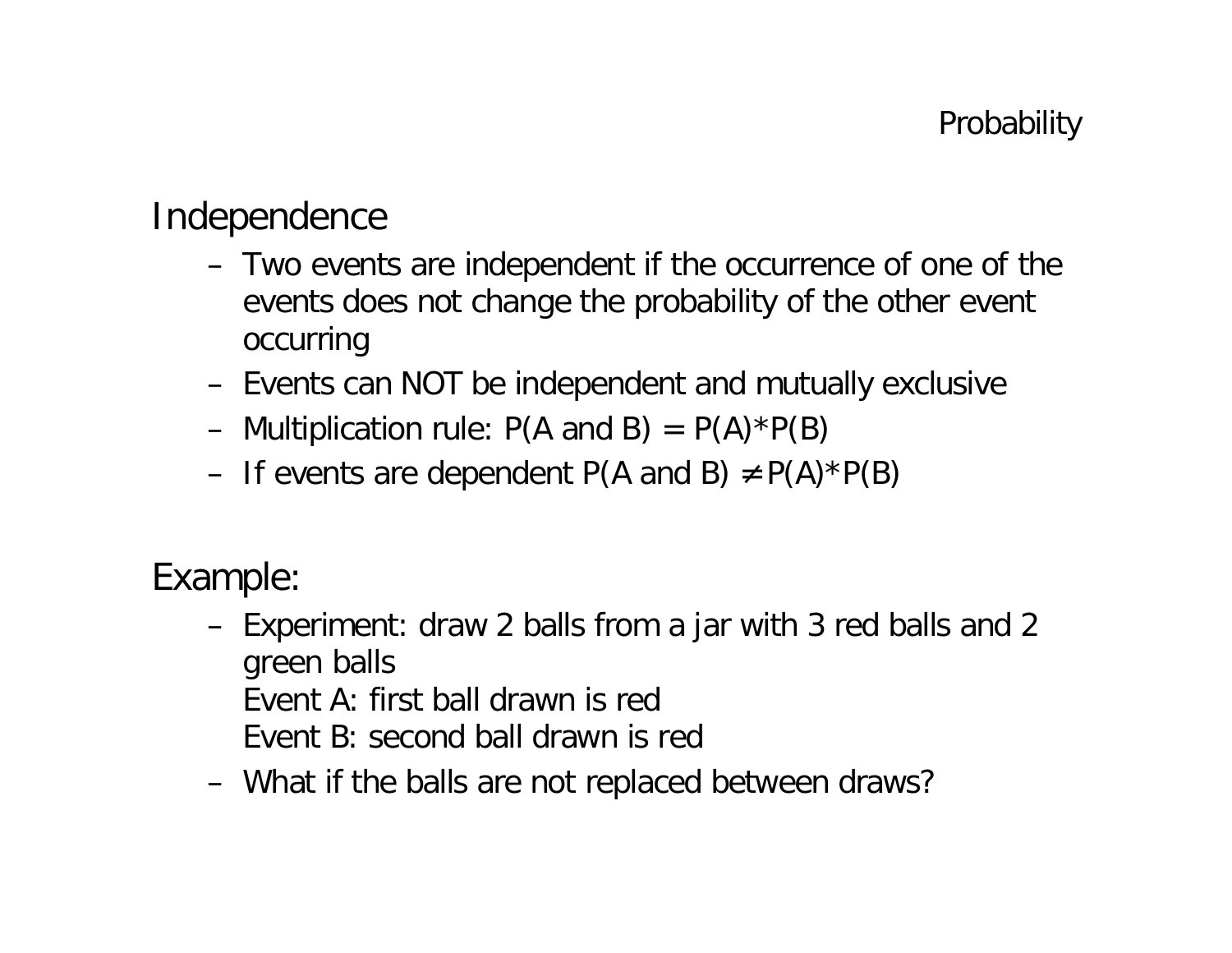## Probability of the union of two events:

 $- P(A \text{ or } B \text{ or both}) = P(A) + P(B) - P(A \text{ and } B)$ 



- For mutually exclusive events,  $P(A \text{ and } B) = 0$ , so  $P(A \text{ or } B \text{ or both}) = P(A) + P(B)$ 

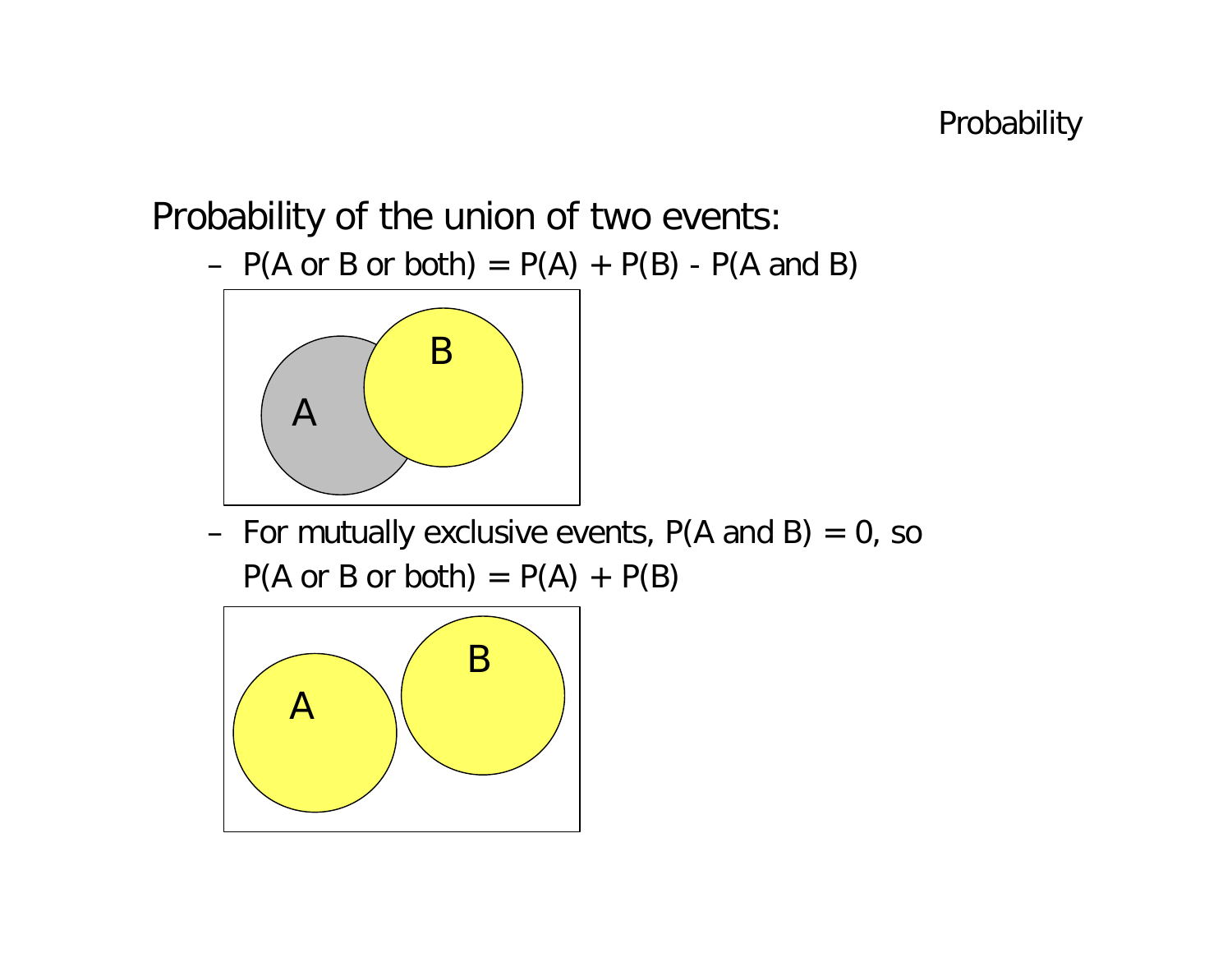Marginal probability

- Probability of a single event without consideration of any other event
- Can use the relative frequency to find marginal probabilities

Conditional probability

– Probability an event will occur given that another event has already occurred. Notation: P(A|B)

$$
P(A | B) = \frac{P(A \text{ and } B)}{P(B)}
$$

- Once you know that B occurred, what is the likelihood that A also occurred?
- Run into trouble using above formula if  $P(B)=0$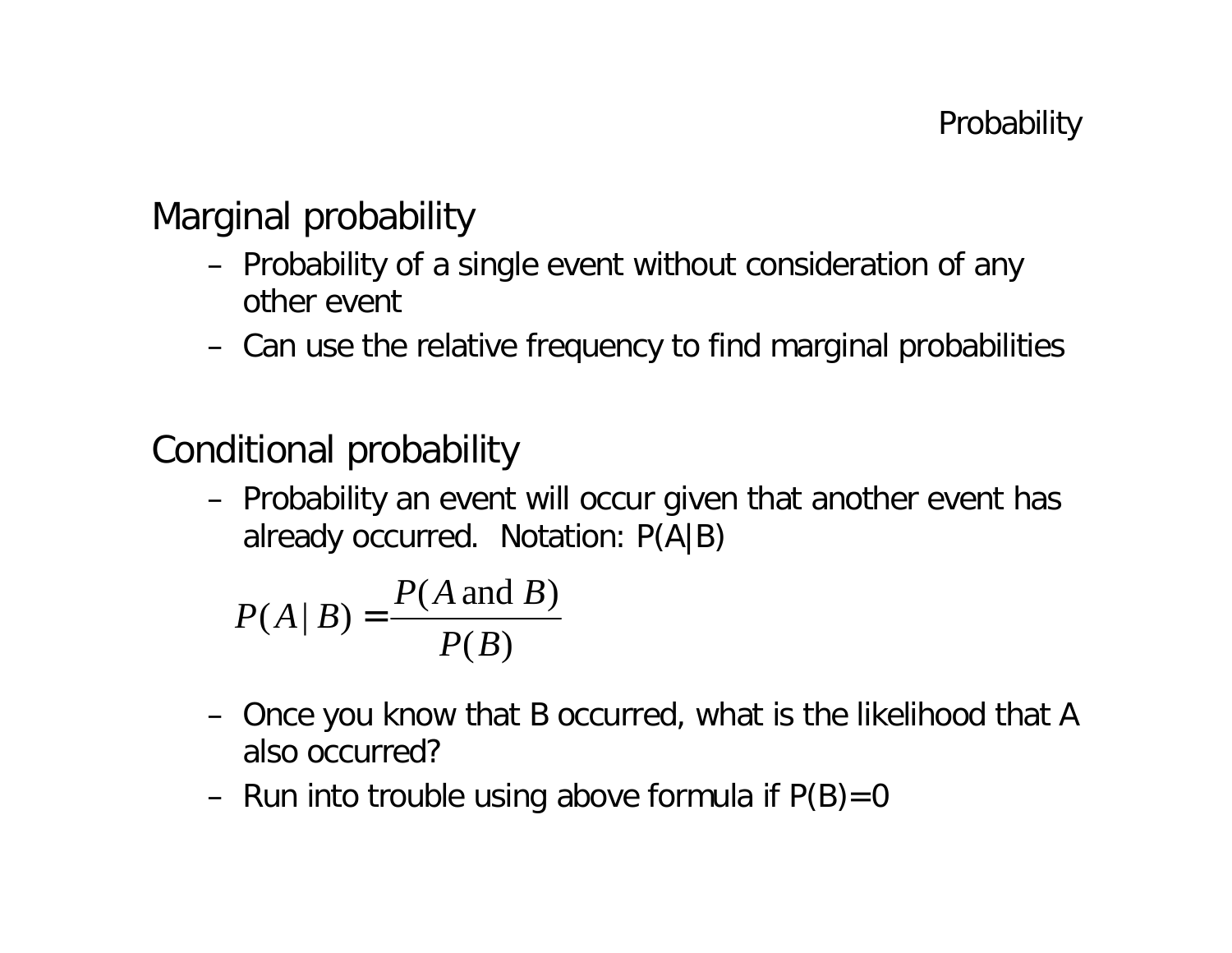#### Probability

#### Example:

|              | Lived | Died | Total     |
|--------------|-------|------|-----------|
| <b>IMale</b> | 105   | 26   | 131       |
| l Female     | 85    | 14   | <b>QO</b> |
| ITotal       |       |      | 230       |

 $P(male) = # males / total # = 131 / 230$ 

 $P($ lived | female $) =$ P(lived AND female) / P(female) = (# lived AND female/total #) / (# female/total #) =  $(85/230) / (99/230) = 85 / 99$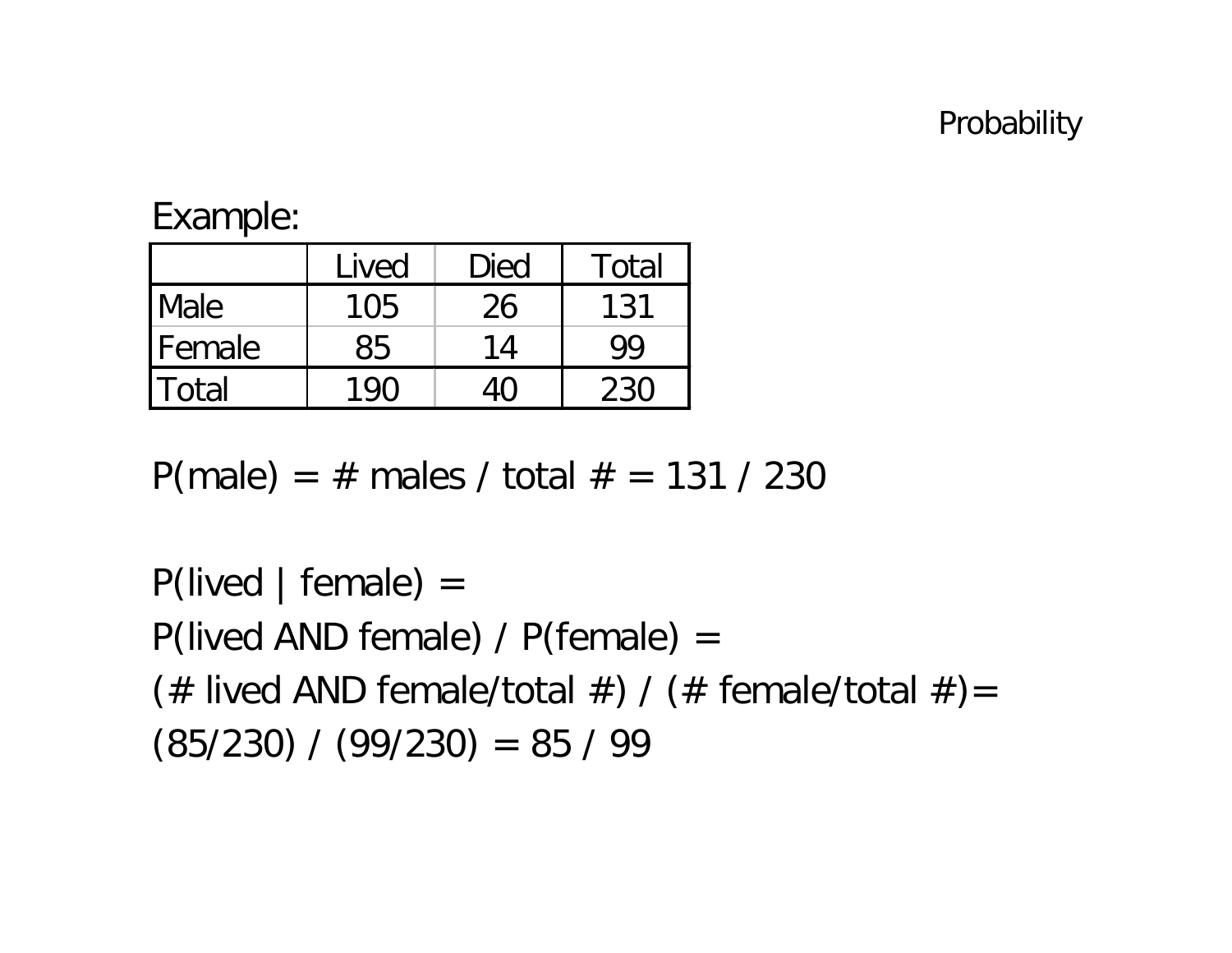#### Probability

## Example:

|               | Death penalty |        |       |
|---------------|---------------|--------|-------|
| l Gun         |               |        |       |
| registration  | Favor         | Oppose | Total |
| <b> Favor</b> | 784           | 236    | 1020  |
| Oppose        | 311           | 66     | 377   |
| -ntal         | 1095          | 302    | 1397  |

P(favor gun registration) =  $1020 / 1397$ 

P(oppose death penalty| favor gun registration) = 236 / 1020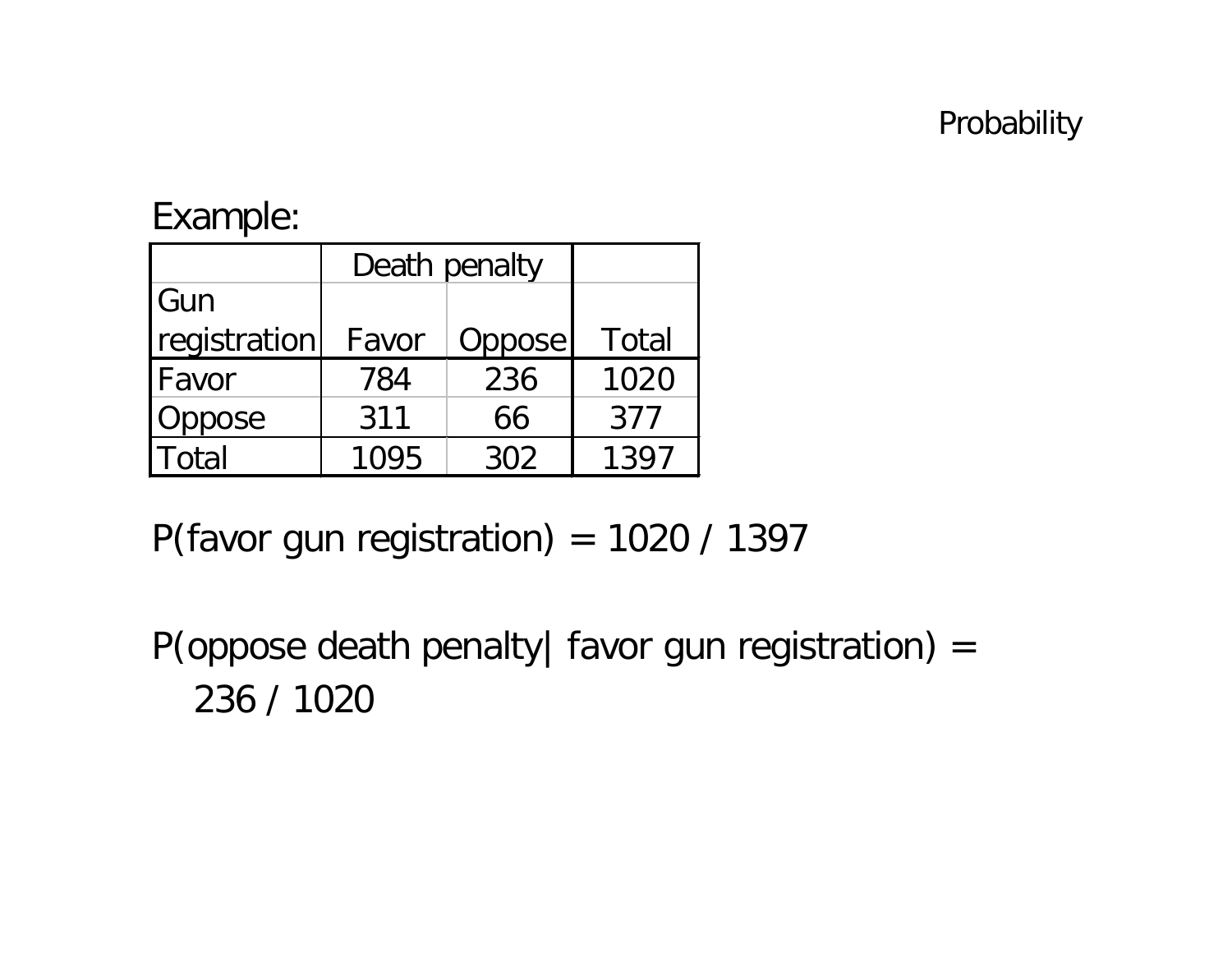#### Independence

- This definition of conditional probability also shows an interesting relationship for independent events.
- Recall, if A and B are independent :  $P(A \text{ and } B) = P(A)^*P(B)$

$$
P(A | B) = \frac{P(A \text{ and } B)}{P(B)} = \frac{P(A) * P(B)}{P(B)} = P(A)
$$

– So we return to the idea that two events are independent when one event (B) occurring does not effect the likelihood of a second event (A) occurring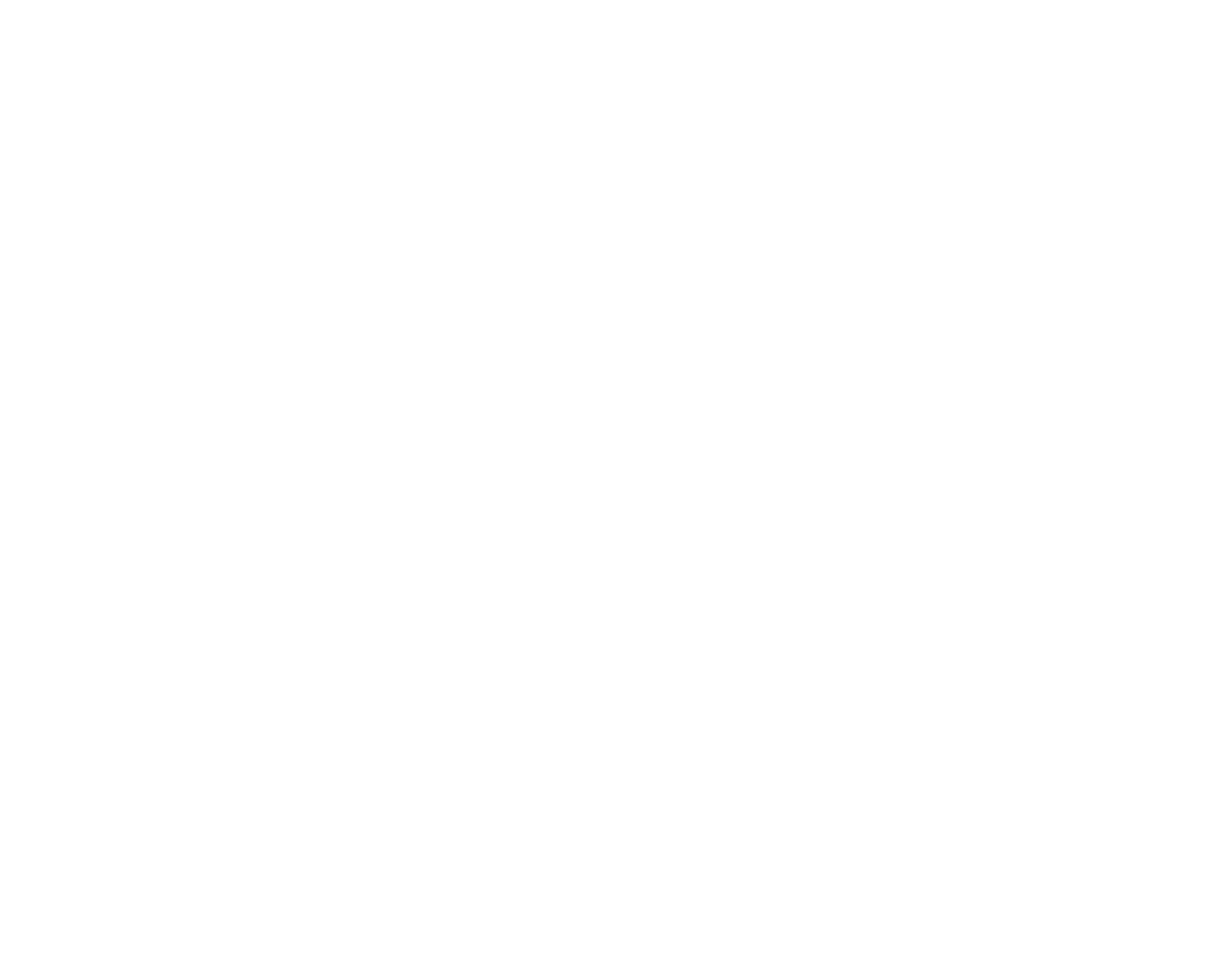#### Estimation

Population

– Collection of all items of interest

Sample

– A portion of the population on which information is collected

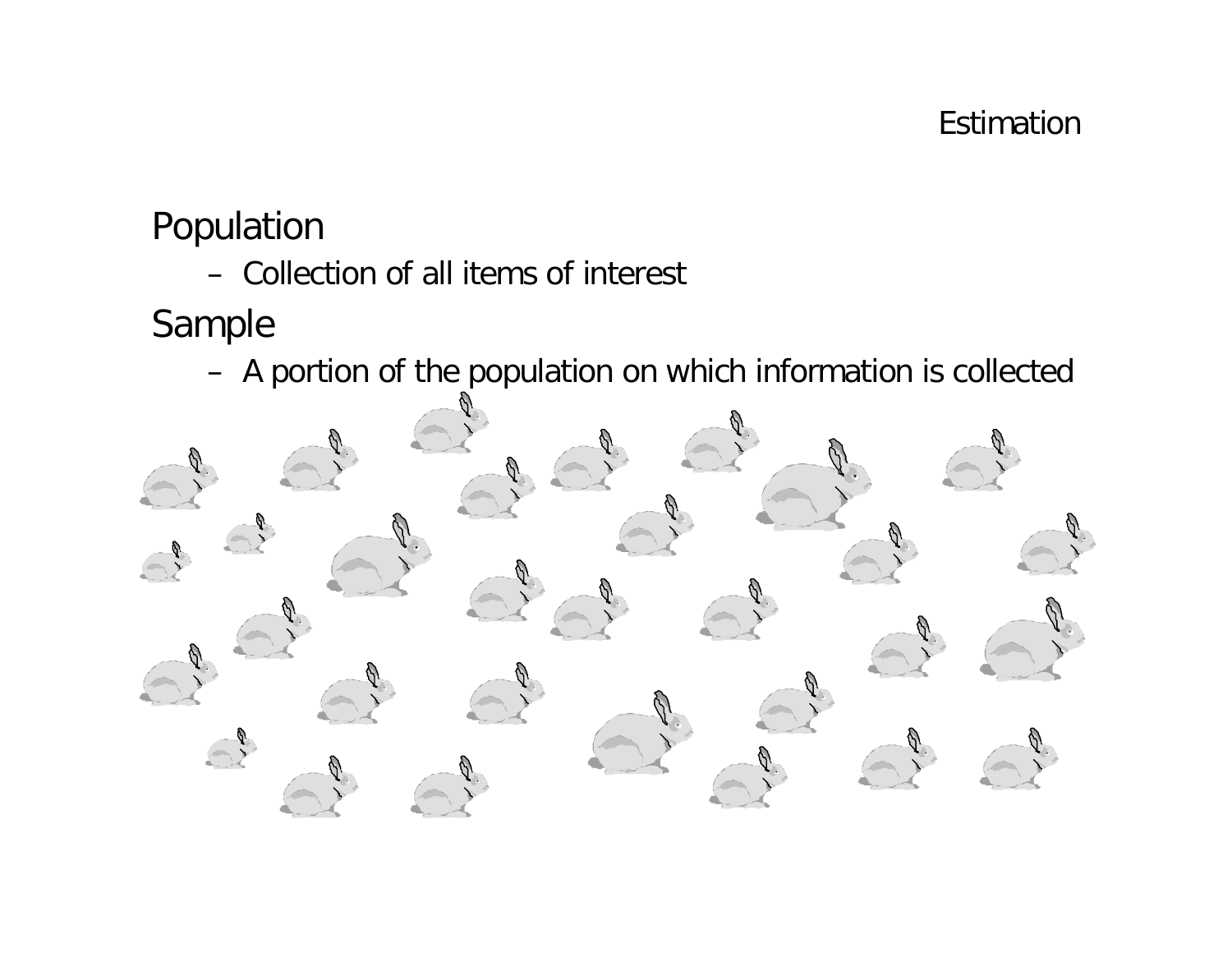#### Estimation

Population

– Collection of all items of interest

Sample

– A portion of the population on which information is collected

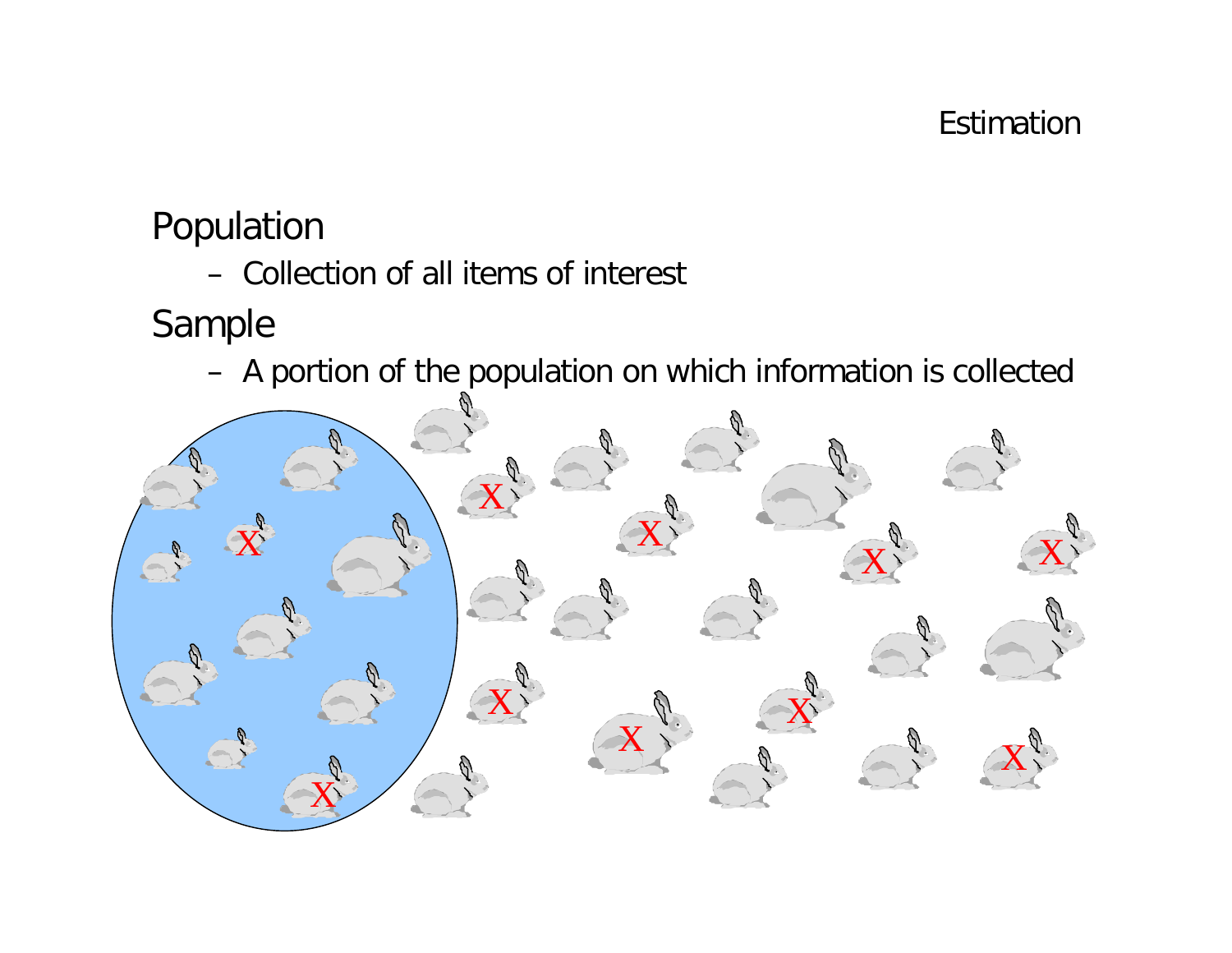# Sampling methods

- Random sample
	- Every element of the population has **some** chance of being selected. Each element of the sample is chosen independently (without regard to what other elements are chosen).
- Simple random sample
	- Every element of the population has the exact **same** chance of being selected.
- With replacement
	- Each element **is** returned to the population after sampling. Any particular element can appear repeatedly in the sample.
- Without replacement
	- Elements are **not** returned to the population. Any particular element can only appear once in the sample.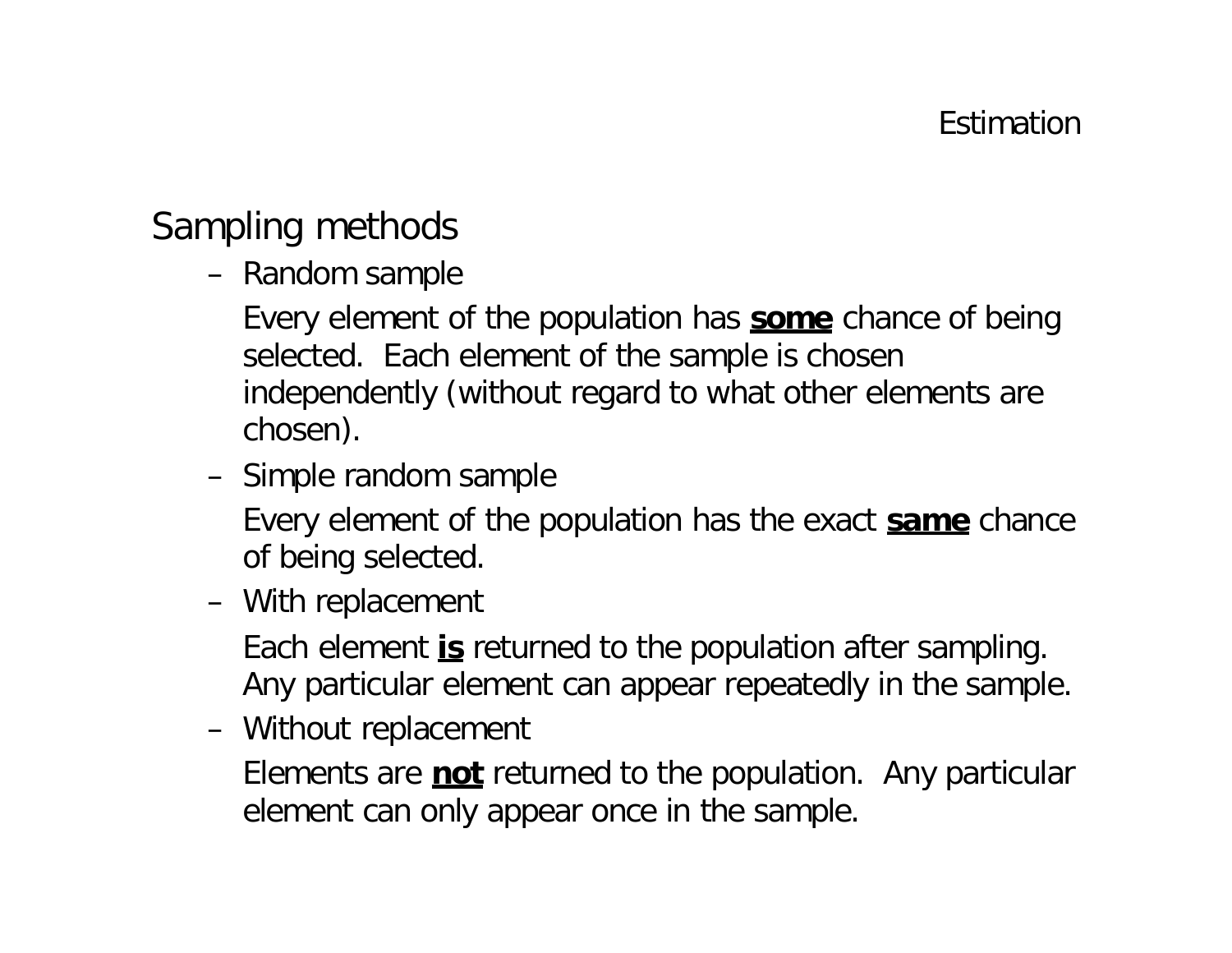# Estimation

- The assignment of value(s) to a population parameter based on a value of the corresponding sample statistic
- If we could conduct a census, we would just calculate the population parameter of interest, and we wouldn't need statistics.

Estimate: The value(s) assigned to a population parameter Estimator: The sample statistic used to estimate the population parameter

- (1) Select a sample and collect information
	- (2) Calculate the sample statistic
	- (3) Assign value(s) to the population parameter
- Step 3 is called inference. You are inferring the properties of the underlying population based on your sample.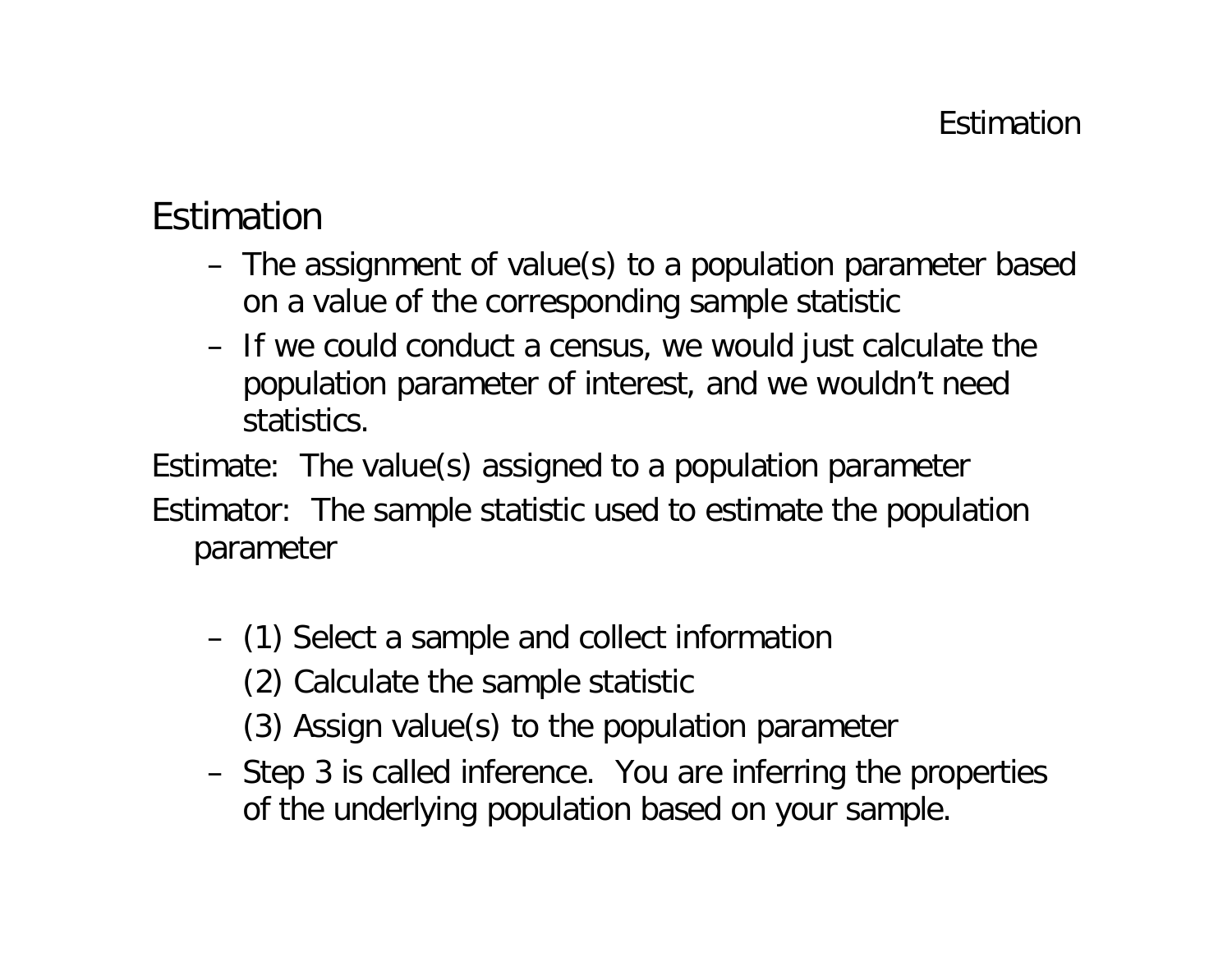## Point estimate

– Results from selecting a single sample and computing a single sample statistic which is used to estimate the population parameter

Interval estimate

– Instead of assigning a single value to the population parameter, you construct an interval and use a probability statement about the presence of the population parameter within the interval

Example:

- Sample of 40 infants born at a hospital. We're interested in the average birthweight of infants at this hospital.
- Point estimate: 117.00
- Interval estimate: [103.4, 111.1]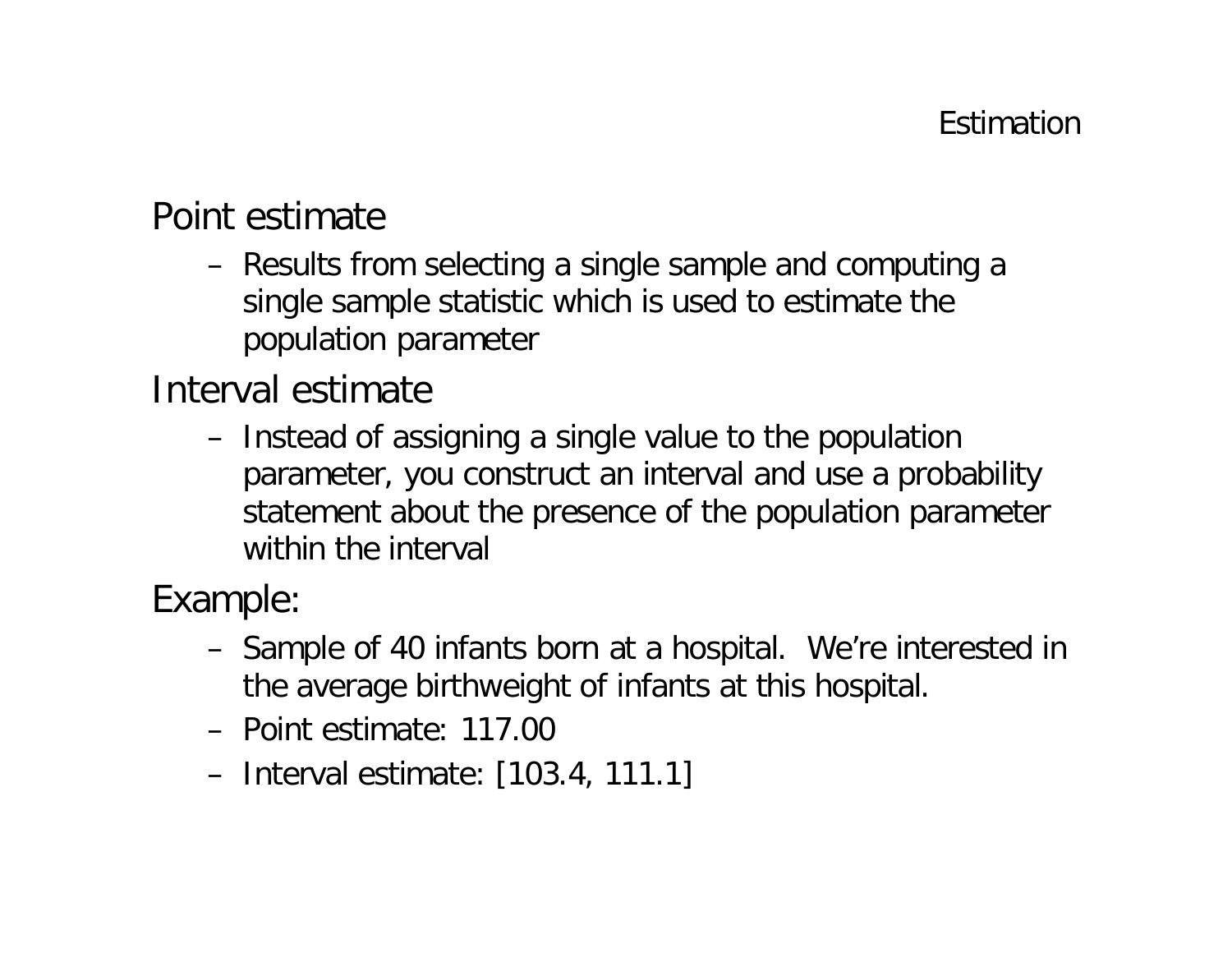Quick review of sample statistics (estimators)

Mean (average): 
$$
\bar{x} = \frac{\sum x}{n}
$$
  
Standard deviation:  $s = \sqrt{\frac{\sum (x - \bar{x})^2}{n-1}}$ 

- Median: value in the sample such that 50% of the sample points are less than or equal to that value (other quantiles calculated similarly)
- These estimators are calculated on the sample and then used as point estimates for the same population quantities.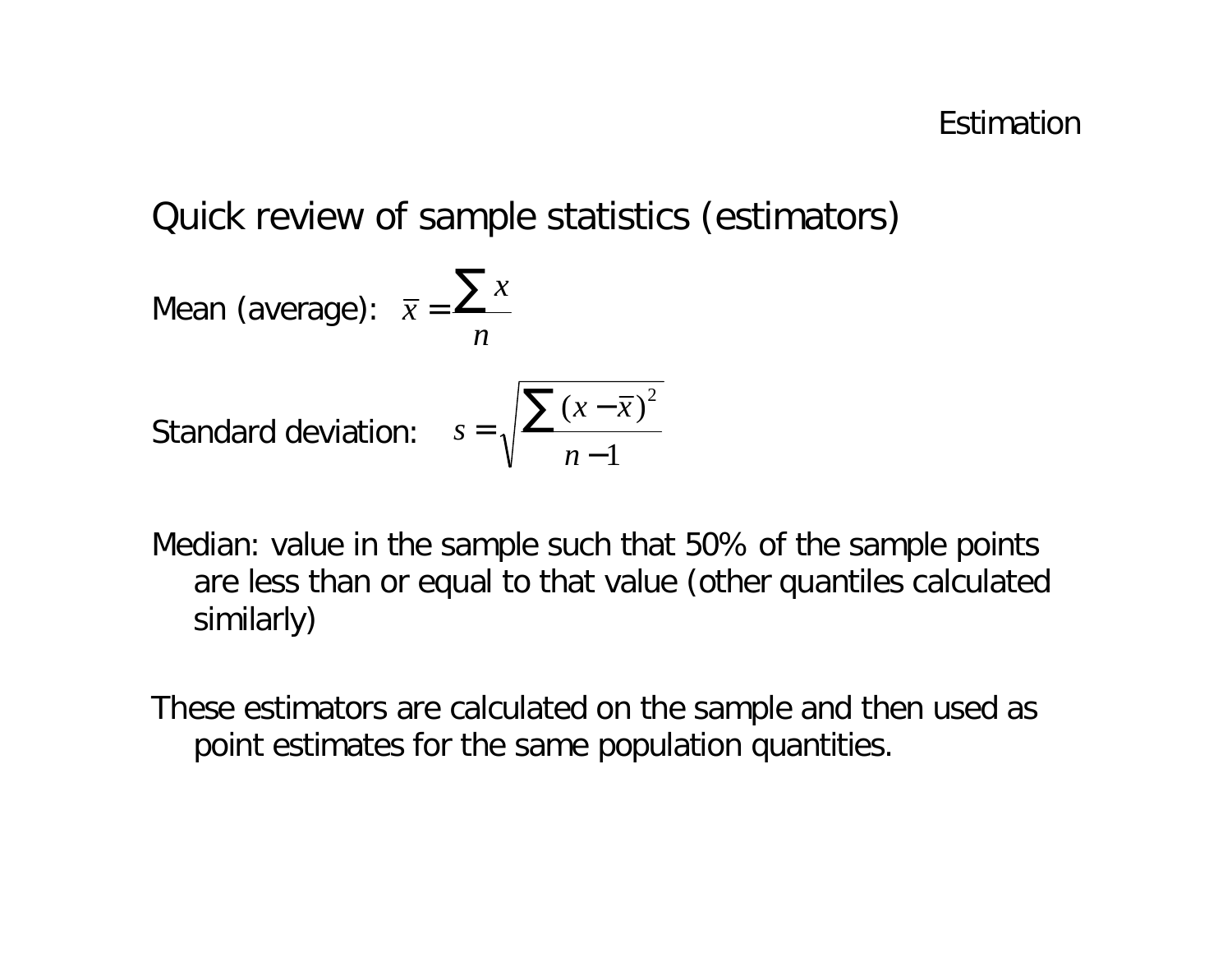## Standard error of the mean

- In order to create interval estimates, we need an idea of how certain we are that the point estimate is correct.
- If we took 100 independent samples from the population, we could calculate the mean for each sample. Then we could calculate a mean of those means and how much each mean differs from the mean of the means. This idea of the difference between each of the 100 means and their mean is the standard error.
- Standard error of the mean is related to the standard deviation of the sample: *s*

$$
s.e.m. = \frac{s}{\sqrt{n}}
$$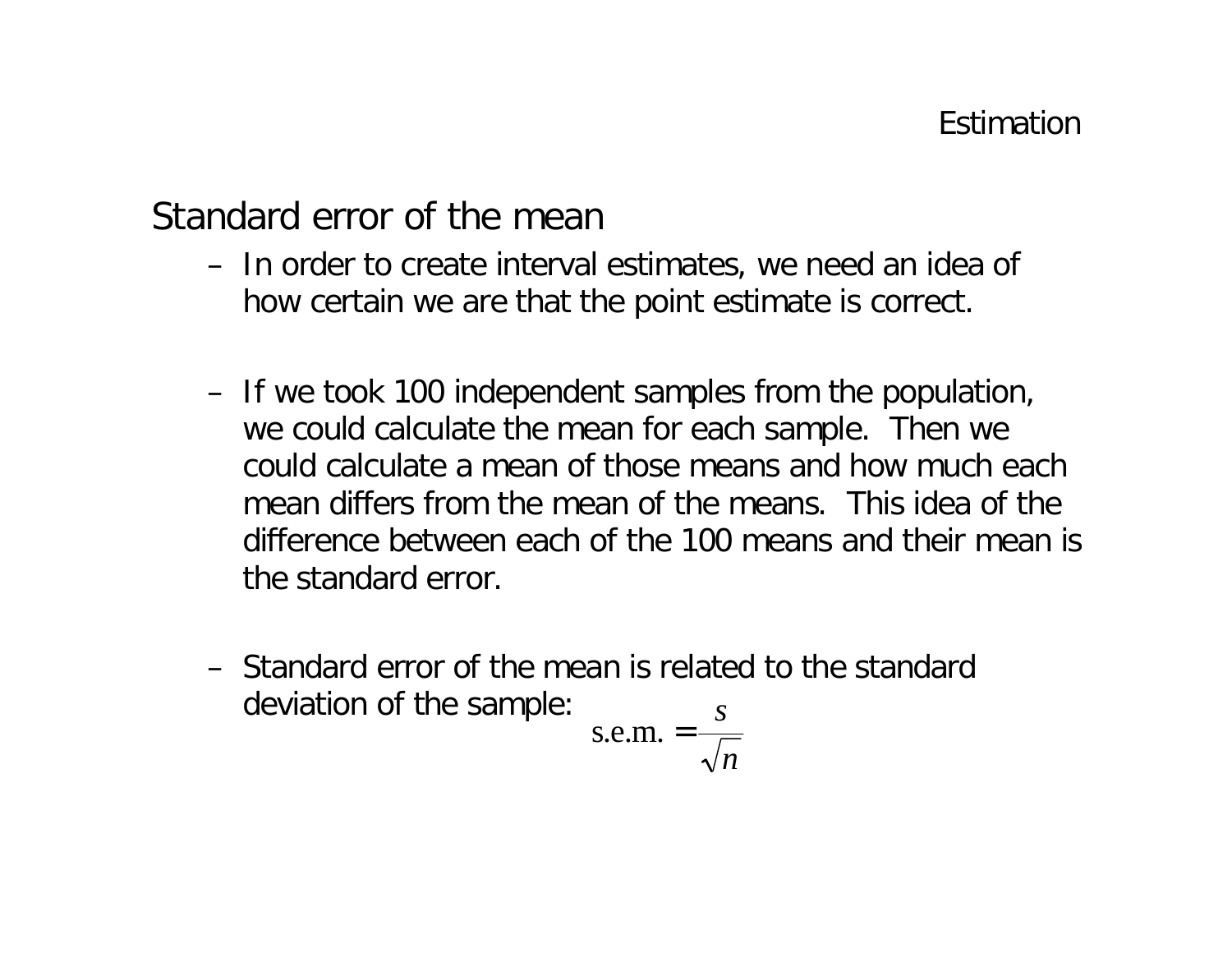Interval estimation

- Two factors affect the width of an interval estimate: (1) How big your sample is, (2) how certain you want to be about your interval.
- Since the standard error of the mean is directly related to *n*, the sample size, increasing your sample size will decrease the width of your interval.
- The idea of certainty is related to some statistical ideas that we aren't going to discuss, but in general, the x% confidence interval indicates that you are willing to be incorrect 1-x% of the time. So the more willing you are to be wrong, the narrower your interval. 95% confidence intervals are the most common level, indicating that we are willing to be wrong 5% of the time.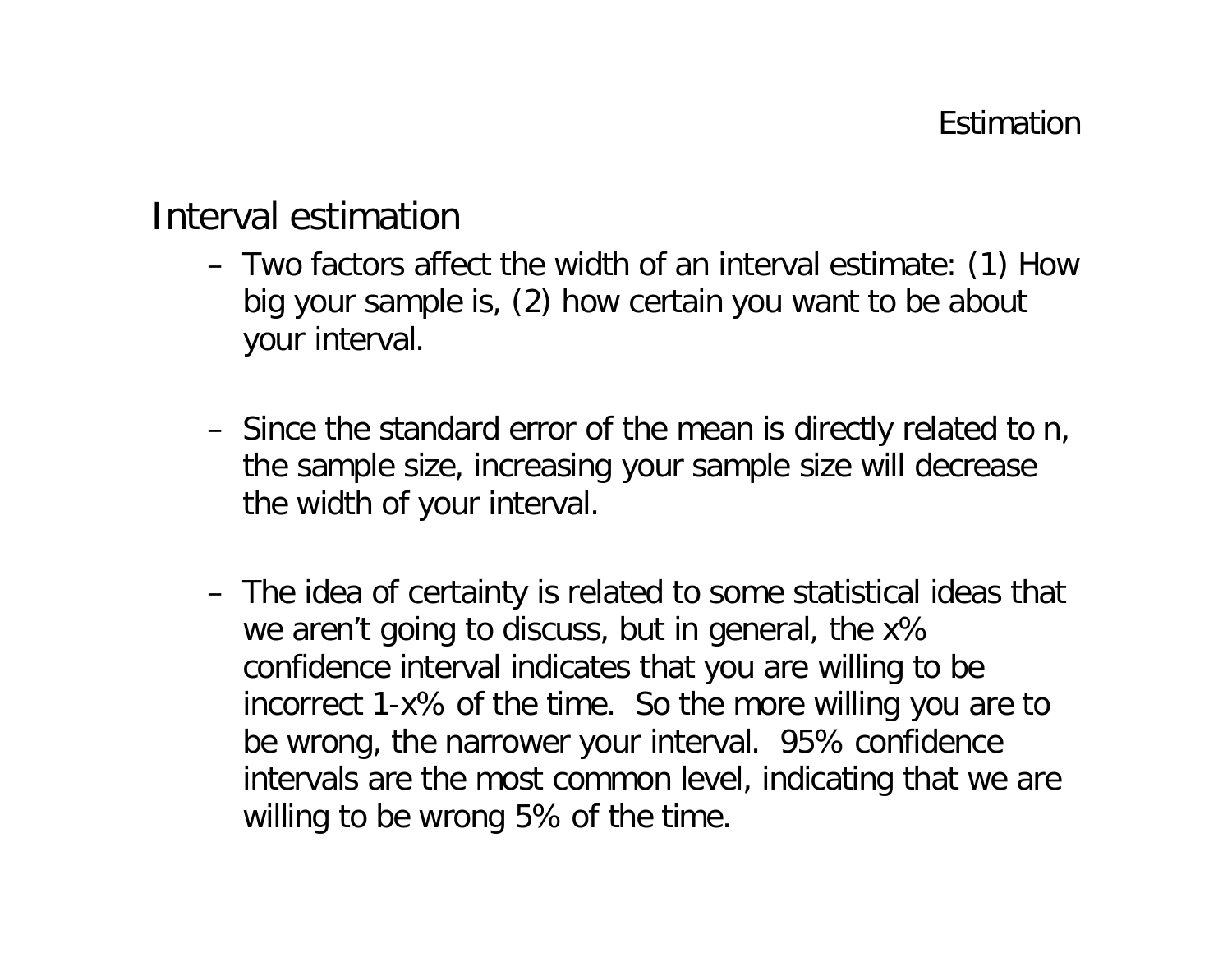- For a variable that is continuous and has an approximately bell-shaped distribution, confidence intervals are created using the formula:  $\bar{x} \pm 1.96$ \*s.e.m.
- The 1.96 is a multiplier (from the normal distribution) that corresponds to the idea of 95% confident. This requires a large (n>30) sample size.

Example:

- Sample of 40 infant birthweights: Mean=117.00, SD=22.44
- $-$  s.e.m. = 22.44/ $\sqrt{40}$  = 6.95
- $-$  Interval: 117.0  $\pm$  1.96\*6.95 = [103.4, 130.6]
- Interpretation: We are 95% confident that this interval covers the population mean.
- New sample of 40 birthweights: Mean=106.70, SD=14.13
- $-$  Interval: 106.70  $\pm$  1.96\*2.23 = [102.3, 111.1]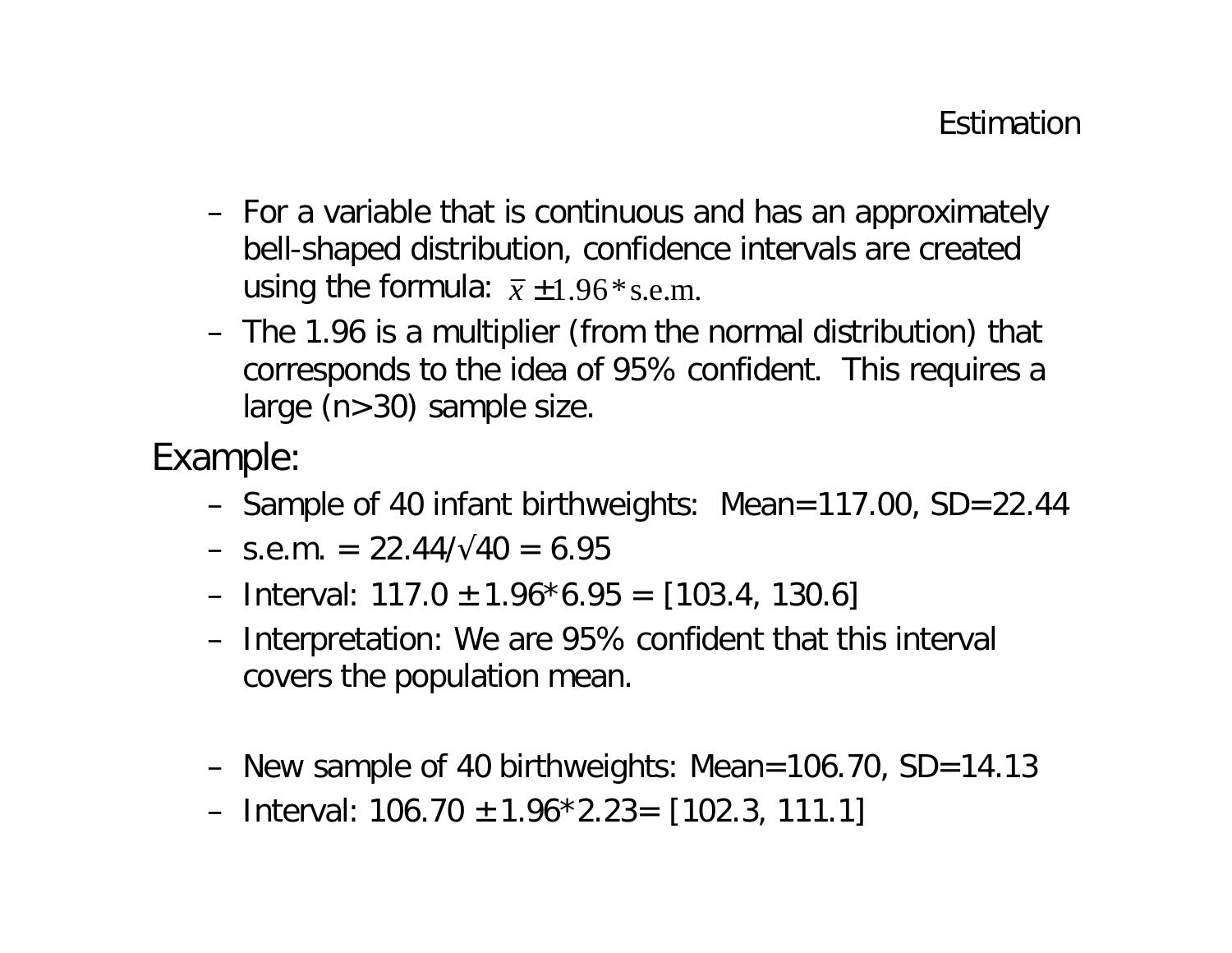# Proportions

– For data that are dichotomous, the statistical summary of interest is the proportion.

$$
- p = \frac{\sum x}{n}
$$

- This is the sample mean for the case of all the observations being 1's or 0's. If we can find the variability of this quantity over a large number of samples, we can use the same formula as for the usual mean.
- The standard error of a proportion is:

$$
\sqrt{\frac{pq}{n}}
$$

- A 95% confidence interval is given by: *n pq p* ±1.96\*
- The 1.96 multiplier again depends on a large sample (np>5,  $nq>5$ ).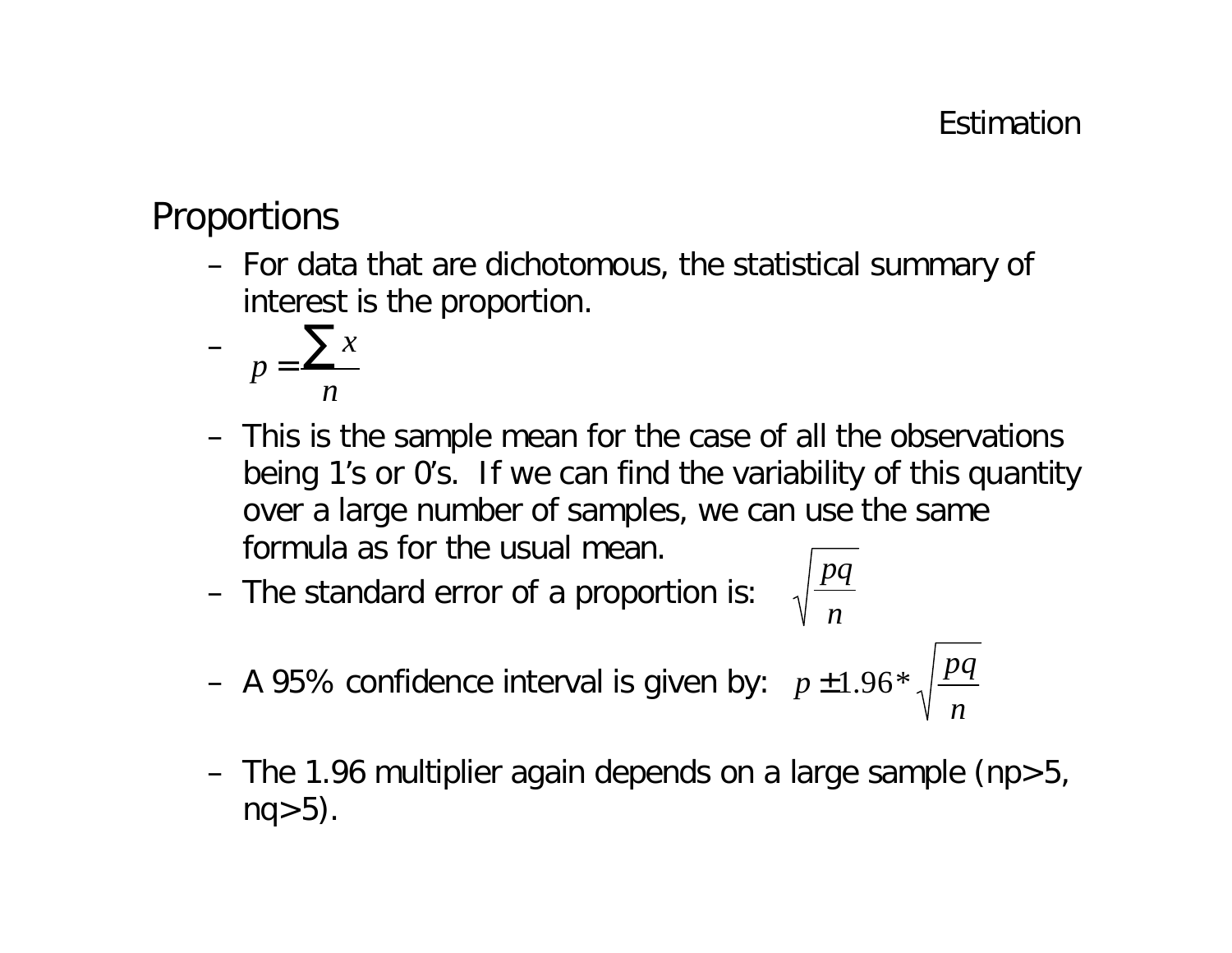# Example:

- We would like to estimate the proportion of employees that are female.
- A random sample of 20 health system employees finds 8 females.
- Point estimate of proportion female:  $p=0.4$
- Interval estimate of proportion female:

$$
p\pm 1.96*\sqrt{\frac{pq}{n}}
$$

 $0.4 \pm 1.96 \times \sqrt{(0.4 \times 0.6/20)} = [0.19, 0.61]$ 

– Interpretation: We are 95% confident that the true proportion of females in the health system is between 19% and 61%.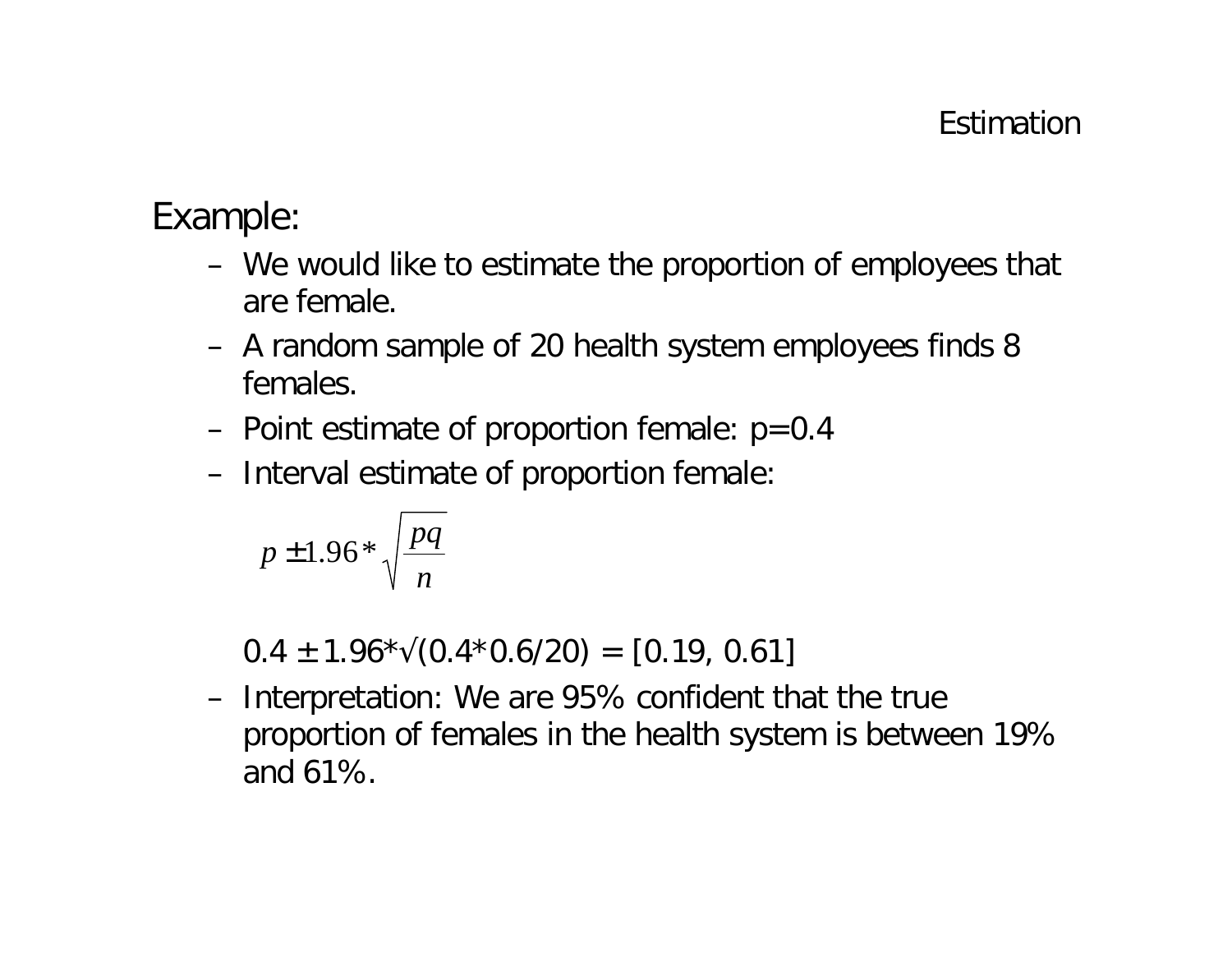## What if  $p=0$ ?

- $-$  If you observe 0 of the events you were looking for,  $p=0$ . This is fine for a point estimate.
- But what should we do for an interval estimate? The usual formula we just discussed does not help in this instance, since  $\sqrt{(pq/n)} = 0$ .

A nice rule of thumb:

- The upper limit of our confidence interval is 3/n
- The lower limit of our confidence interval is 0
- Even though we didn't observe the event yet, it is likely that the event rate is just so small that we didn't observe enough people. The 3/n rule gives us some idea of how big that rate could be, knowing that we didn't see it.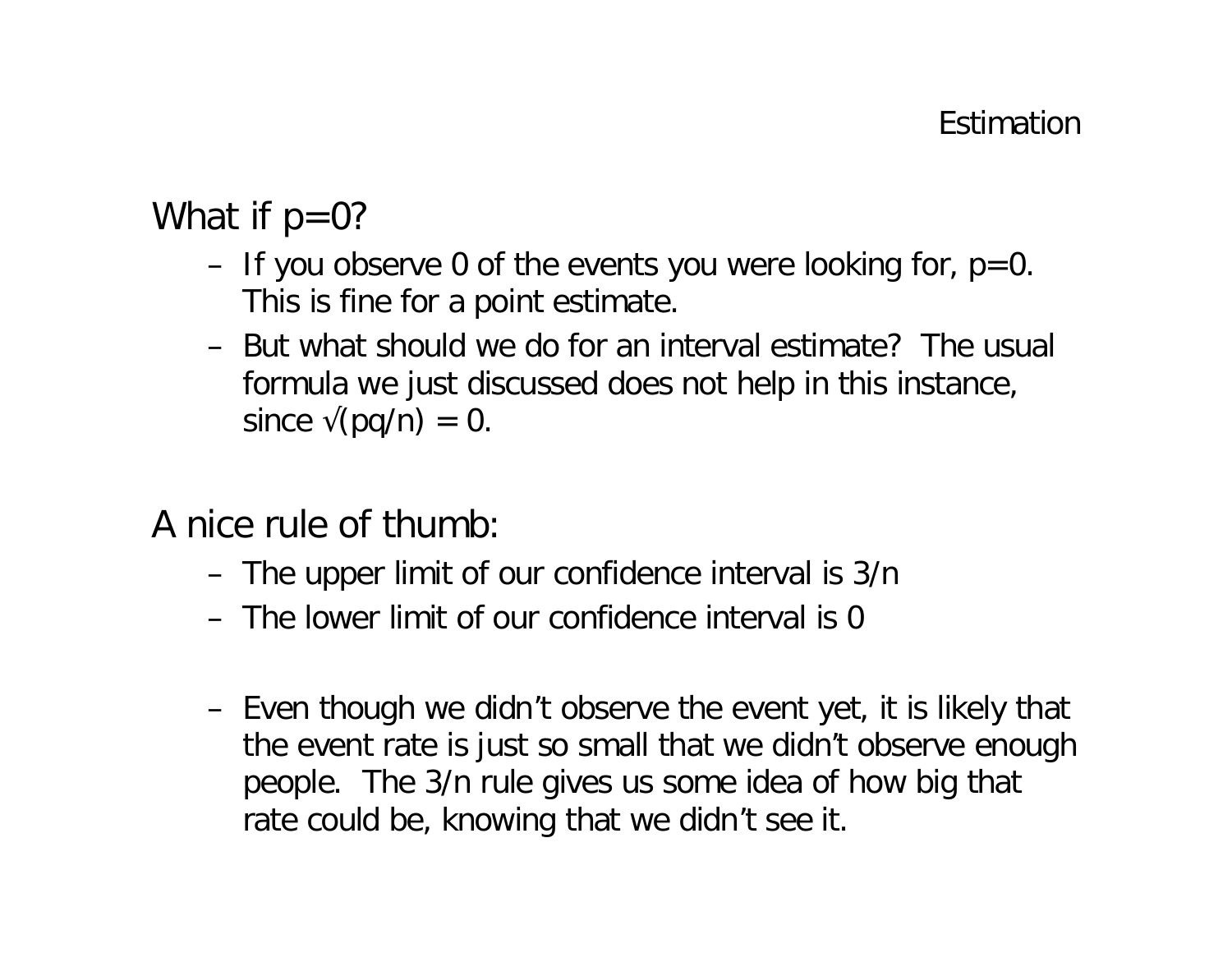# Examples (from Hanly, Lippman-Hand, JAMA 1983):

– 112 live-born children whose mothers had been immunized against rubella were studied for congenital malformations. None of the infants showed malformation.

An interval estimate for the proportion of infants with malformations is  $[0, 3/n] = [0, 3/112] = [0, 0.027]$ 

Interpretation: We are 95% confident that the malformation rate in this group does not exceed 2.7%

– 14 boys after chemotherapy for leukemia were studied for abnormal testicular function. None of the boys showed abnormal function.

An interval estimate for the proportion with abnormal function is:  $[0, 3/14] = [0, 0.21]$ 

Interpretation: We are 95% confident that the risk of abnormal testicular function does not exceed 21%.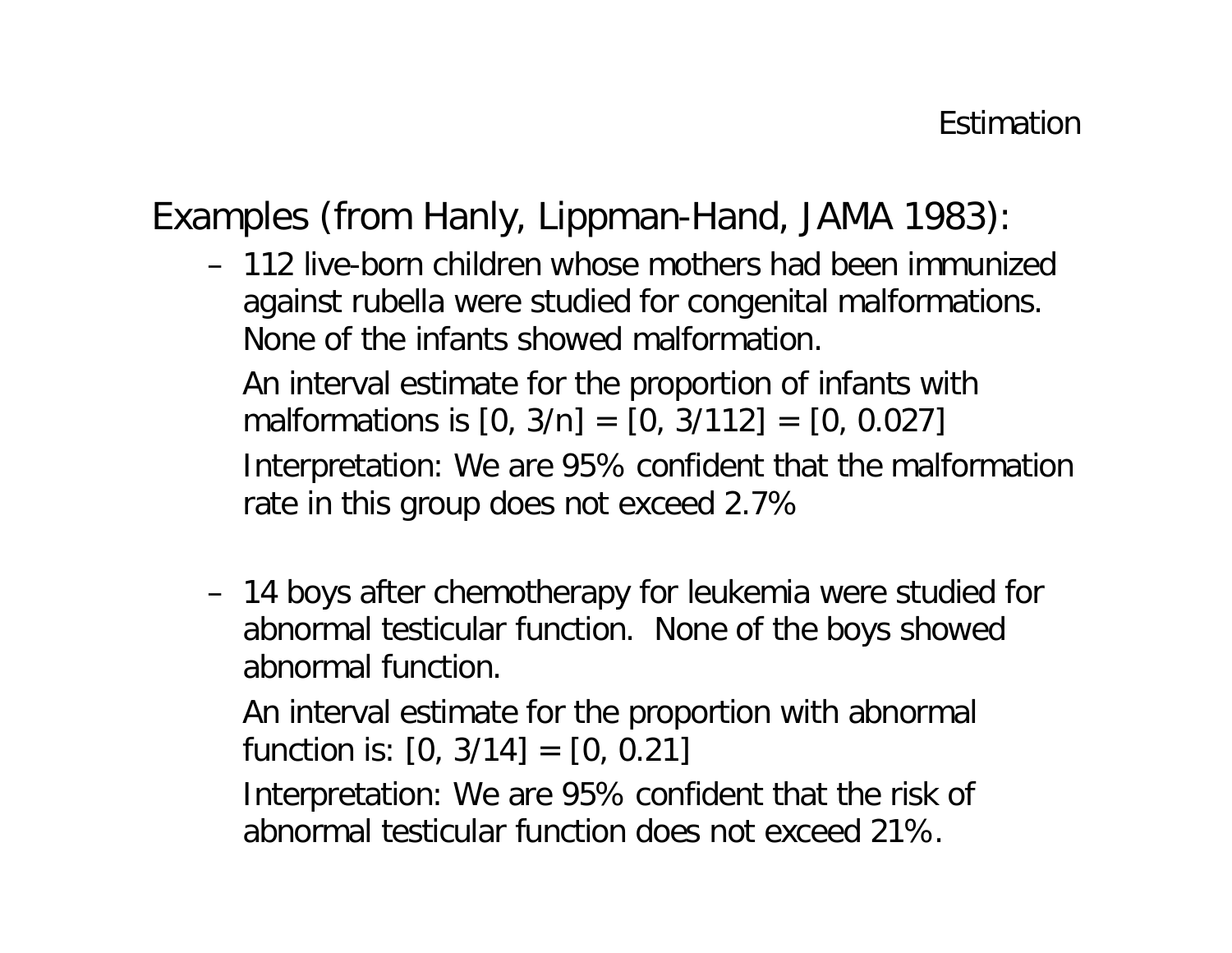Two cold tablets are accidentally placed in a box containing two aspirin tablets. The four tablets are identical in appearance. One tablet is selected at random and taken by patient A. One of the remaining tablets is select at random and taken by patient B.

P(A: B took a cold tablet)

P(B: exactly one of the patients took a cold tablet)

P(C: neither patient took a cold tablet)

P(A: and B:)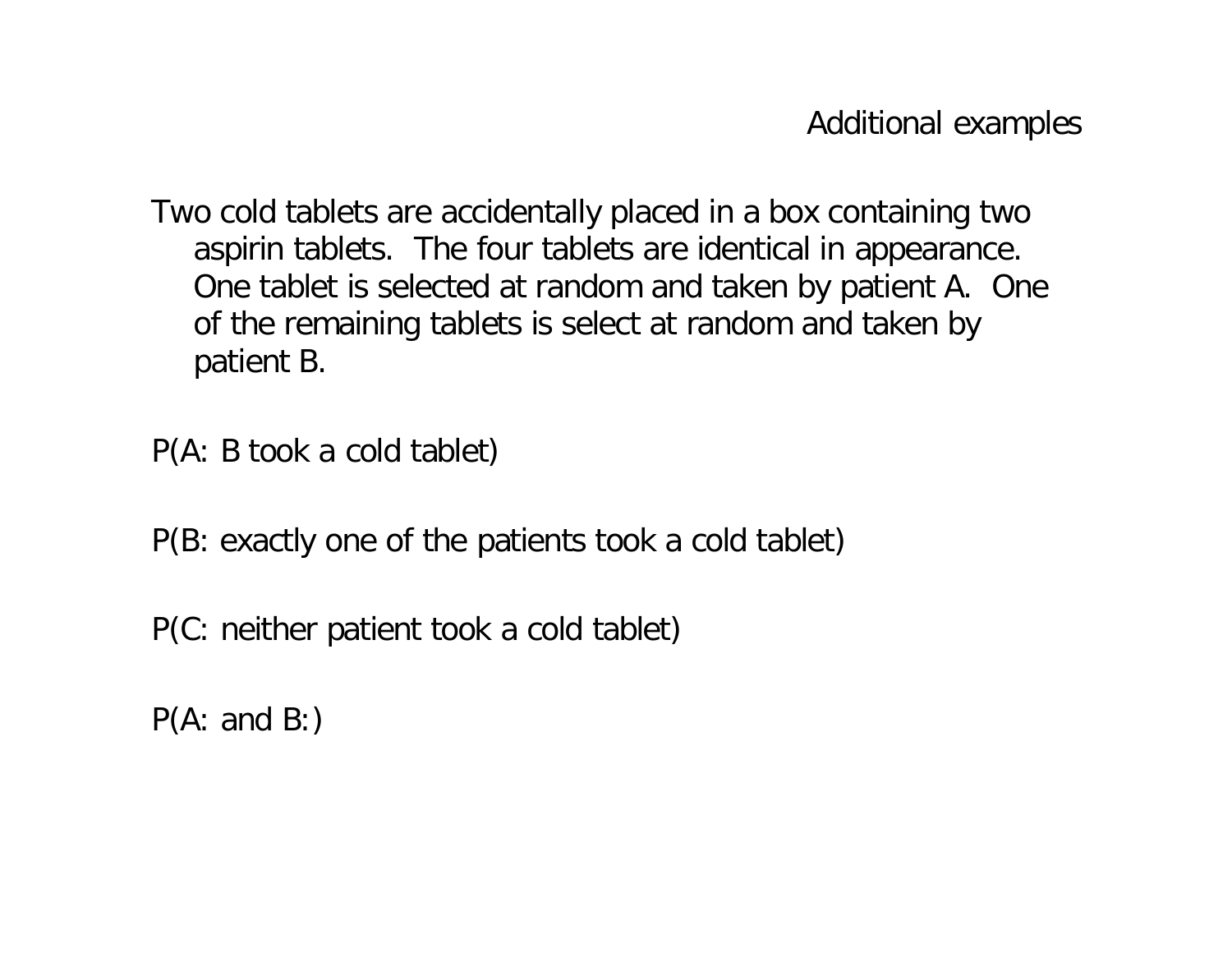Suppose we wish to estimate the concentration of a specific dose of ampicillin in the urine after a certain period of time. We recruit 35 volunteers and measure the concentration of ampicillin in their urine.

- Mean concentration=7.0 μg/mL
- SD concentration=2.0 μg/mL
- Point estimate of population mean=7.0 μg/mL
- 95% confidence interval for population mean:  $7.0 \pm 1.96 \times (2.0/\sqrt{35})$ [6.34, 7.66]
- Interpretation: We are 95% confident that the true population mean concentration of ampicillin in the urine of patients lies between 6.34 and 7.66 μg/mL.